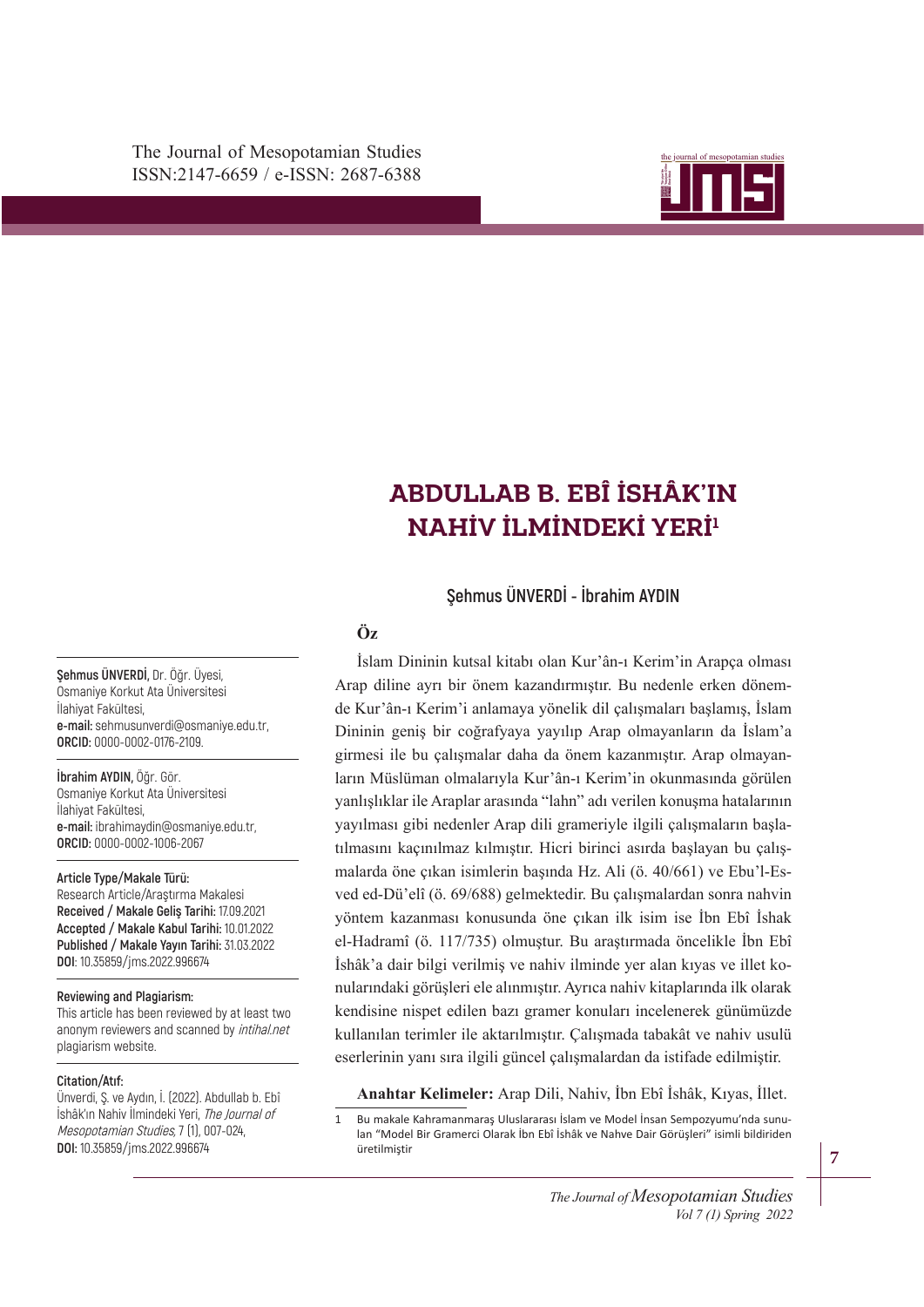#### **The Place of Abd-al-Allah b. Ebi Ishak in Syntax Science**

### **Abstract**

The fact that the Qur'an, the holy book of the Islamic religion, is Arabic, has given the Arabic language a special importance. For this reason, language studies have been started to understand the Qur'an in the early period. In addition, with the spread of Islam to a wide geography, non-Arabs also converted to Islam. With the non-Arabs becoming Muslims, mistakes have emerged in reading the Qur'an. In addition to this, speech errors called "lahn" started to spread among the Arabs. Such reasons made it inevitable to start Arabic grammar studies. The first names mentioned in this movement which started in the first century of Hijri were Hz. Ali and Ebu'l-Esved ed-Du'eli. After these studies, Ibn Abi Ishāq al-Hadramî is the prominent first name in gaining the method of nahw. In this research, first of all, information about Ibn Abi Ishāq was given and her views on the subjects of qiyas/comparison (**قياس** (and malady (**العلة (**in the science of nahw were discussed. In addition, some grammar topics that were first attributed to her in the syntax books were examined and transferred with the terms used today. In the study, besides the books of tabaqāt and nahiv method, relevant current studies were also used.

**Keywords:** Arabic language, grammar/nahw, İbn Ebi İshāq, comparison, reason.

## **EXTENDED SUMMARY**

Nahiv has been defined as "a science that is determined by examining the sentence structure of the Arabic language and enables to know the provisions of the words that make up the sentence". The birth of the science of nahw is closely related to the grammar mistakes among the Arabs and mistakes made during the recitation of the Quran. Due to these and similar reasons, studies in the field of nahiv have started. In this sense, the first scholars whose names are mentioned are Hz. Ali, Ebu'l-Esved ed-Du'eli and his students. Apart from these scholars, It has been stated that Ibn Abi Ishāq al-Hadramî (d. 117/735) was one of the founders of the science of nahw. In this study, Ibn Abi Ishāq, who is stated to be the founder of nahw, especially because he took the first step in qiyas, will focus on his use of qiyas and illa issues related to the nahw method and his views in the field of nahw.

The full name of Ibn Abi Ishāq al-Hadramî (Arabic, **ميِر ْضَ حَ ْ ِ ْسحاق الإ أبي ابن** (is Abu Bahr Abdullah b. Yezîd Bin al-Harith al-Hadramî al-Basrî al-Mukrî en-Nahwî al-Allâma.

Among Ibn Abi Ishāq famous scholars teachers in the field of recitation/Kıraa are Yahya b. Ya'mer and Nasr b. Asim. He also took grammar lessons from Maymun al-Akran. Yahya b. Ya'mer who is his teacher in the field of recitation was also his teacher in grammar. Among the famous names who followed Ibn Abi Ishāq were Abu Amr b. al-'Alâ and Yunus b. Habib.

Ibn Abi Ishāq, who is not reported to have written a book on the science of nahw, has a work on the issues related to the hamze named "*el-Hamz*", which has not survived to the present day.

Ibn Abi Isḥāq influenced later nahivists in qiyas with his point of view on qiyas and rules. One of his disciples, Isa b. Omar followed his teacher's path in qiyas and criticized the Arabs for not obeying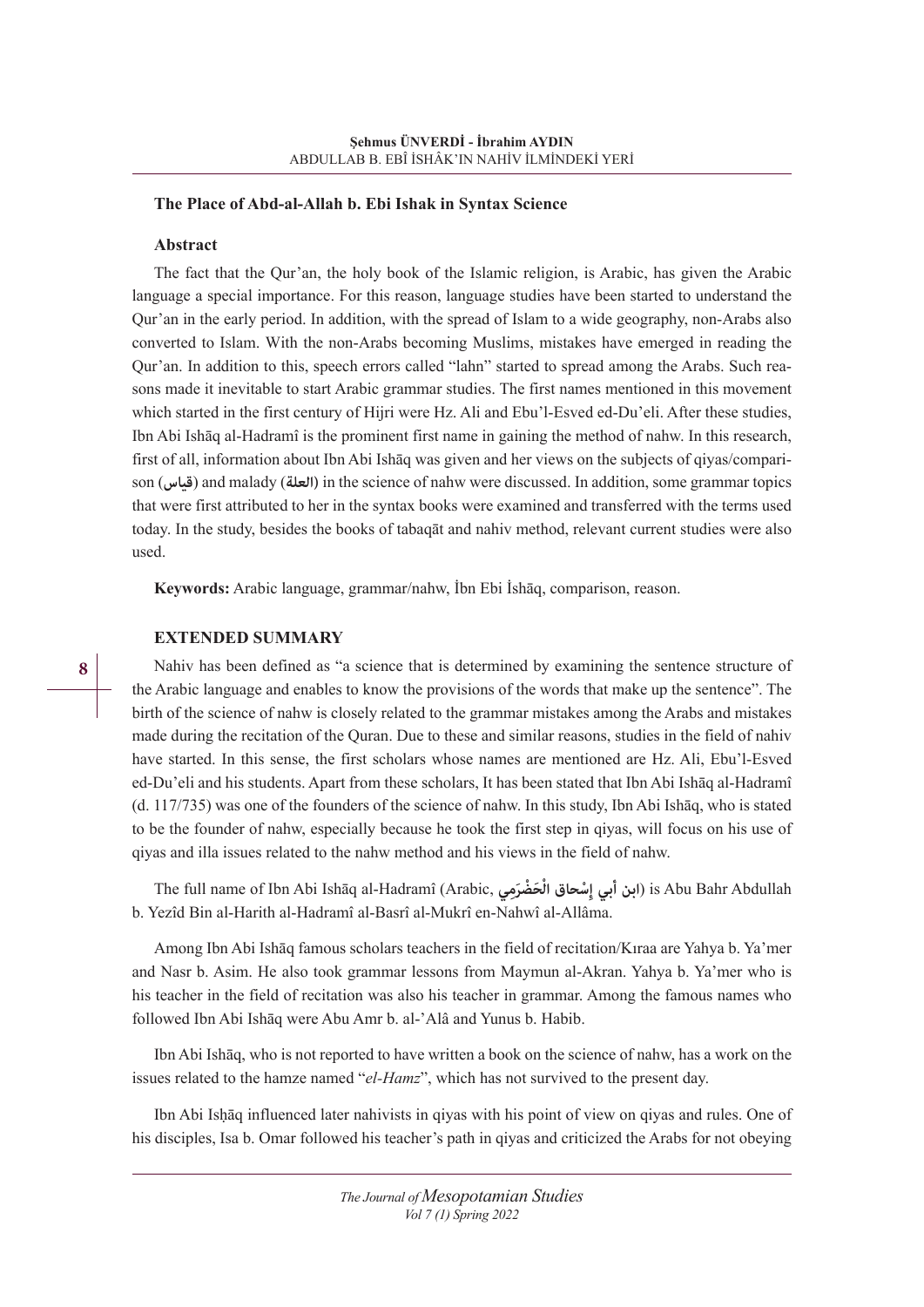qiyas. Again, one of his students, Abu Amr b. al-'Âlâ also made comparisons. Another student of Ibn Abi Ishāq, Yunus b. Habîb also used the method of comparison like his teacher. He also built nahvî issues on qiyas and followed the way of the previous ones in applying qiyas.

Ibn Abi Ishāq not only influenced the nahw scholars after him in qiyas, but also influenced other nahwists through his students. One of his disciples, Isa b. Omer is Khalil b. Ahmed's teacher. Therefore, It can be said that Ibn Abi Ishāq influenced Khalil b. Ahmed through Isa b. Umar in comparison. Namely, Khalil b. Ahmed made the method of qiyas common in all syntax/nahw issues in his induction method. Sîbeveyh, Although he did not meet with Isa b. Omer, he conveyed some of his views. It can be considered as a sign that he received it from Khalil b. Ahmed. Accordingly, It can be said that Ibn Abi Ishāq influenced Sîbeveyh through Isa b. Omar – Khalil b. Ahmed.

Qiyas has been defined as "to follow/imitate the methods of the Arabs in the movement of letters, the arrangement and derivation of words". In the light of the available data, Ibn Abi Ishāq is the first scholar to use nahw. He said to Yunus b. Habîb **وينقاس يطرد النحو من بباب عليك**" You should know that there is a general and comparable rule to be followed in nahw." This phrase clearly demonstrates that. He used qiyas himself as he recommended using qiyas. This issue draws attention especially in his criticisms of Ferezdak. Ibn Abi Ishāq is also one of the scholars who have expertise in the field of recitation. It has been seen that Ibn Abi Ishāq also used qiyas in his choices about recitation.

Illet/reason has been defined as "the quality that is the main reason for obtaining a decree". It was seen that Ibn Abi Ishāq was one of the leading names in the issue of illet. It is recorded in the sources that he was the first scholar to explain the nahw, explain the malady and popularize its use. It has been determined that he declared criticisms/opinions based on the disease in the poem. In addition, it was stated that he preferred some readings due to the disease.

As noted above, Ibn Abi Ishāq is one of the pioneers in the nahw method. He is also one of the leading names in grammar issues. Although terms were not used for nahw in his period, it is seen that Ibn Abi Ishāq used rules in the field of nahw and corrected incorrect usages according to these rules.

Sources indicate that Ibn Abi Ishāq was the first person whose opinion on nahw issues was conveyed. His views are included in different nahw works. In the *al-Kitab* of Sîbeveyh, the first nahw book, the following views of Ibn Abi Ishāq are included.

**a. Tahzîr with the word إيا:** According to Ibn Abi Ishāq, if a mansûb word comes after the word **إيا** without a reference letter, a different verb than the agent of the word **إيا** is determined for this word. E.g

إِياكَ إِياكَ الْمِرَاءَ فَإِنهُ إِلَى الشَّرِّ دَعَاءٌ وَلِلشَّرِّ جَالِبُ

In his poetry, appreciation is **المراء اتق إياك أحذر**.

is recited by Ibn Abi Ishāq. This الْمِسْكِينُ , the word ,مَرَرْتُ بِهِ الْمِسْكِينُ b. In the digest of the haber: مَرَرْتُ بِهِ الْمِسْكِينُ is explained as the word **ين ُ كِسْ مِ ْ ال** that it is the news of a hidden mubteda.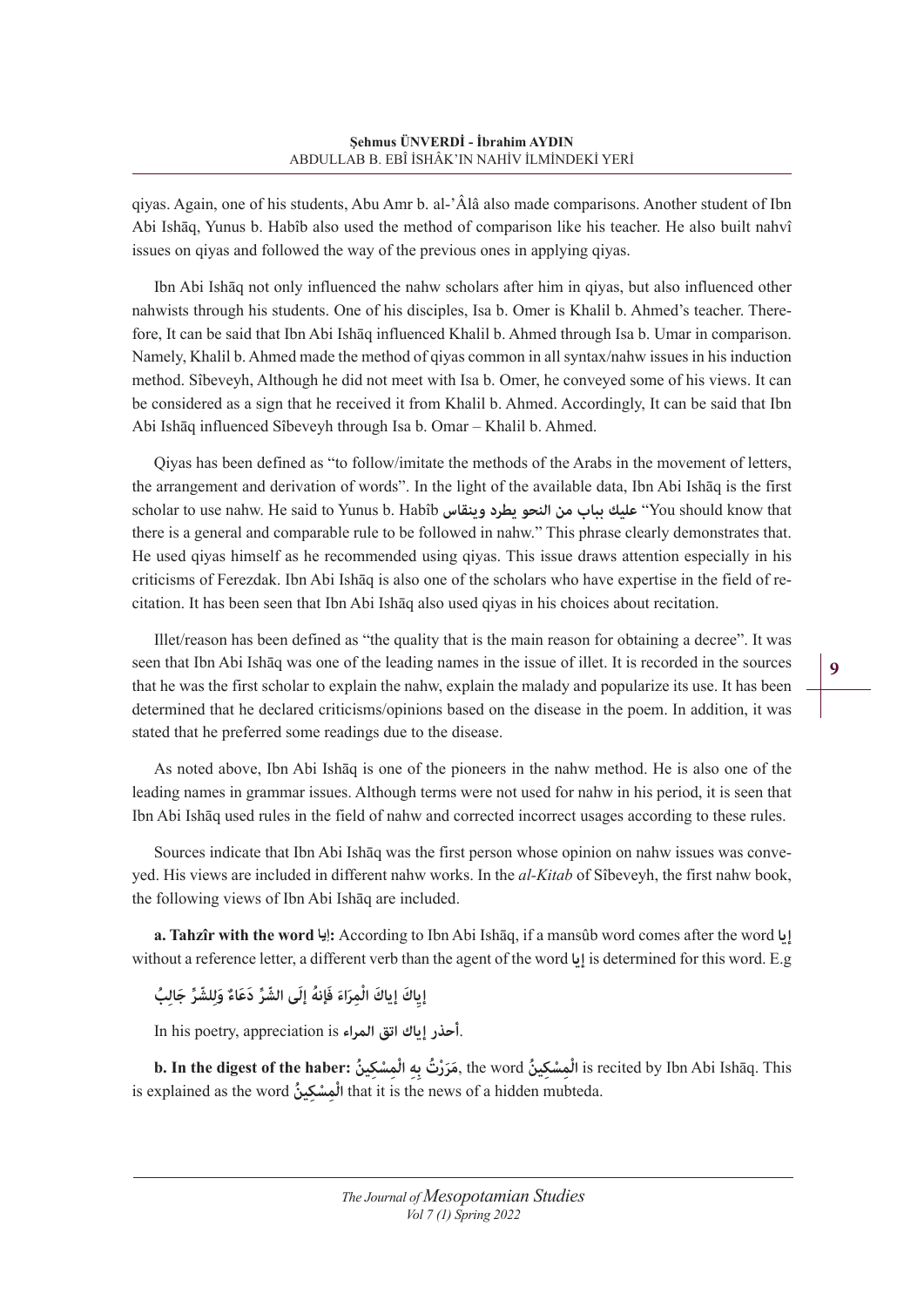e. The Nasp of the Muzari Verb After Vâv-ı Maiyye: دَبِّنَا وَنَكُونَ (C. The Nasp of the Muzari Verb After Vâv-ı Maiyye: فَقَالُواْ يَا لَيْتَنَا نُرَدُّ وَلاَ نُكَذَّبَ بِآيَاتٍ رَبِّنَا وَنَكُونَ **ْ ُمْؤِمِن َ ين ال نَ مِ** posed by the verb The reason for this is the preposition **أن**, which is appreciated after vâvu'l-maiyye.

**d. Inappropriateness of the muzekker proper name when it is used for muennes:** When munsarıf names such as **عمرو** and **زيد** are used as proper nouns for muennes, Ibn Ebî İshak evaluated these names according to the structure of muennes proper nouns. Accordingly, he saw the names in the situation as unfortunate.

#### **e. Using Two Exceptions at One Place:**

## مَا بِالْمَدِينَةِ دَارٌ غَيْرُ وَاحِدَةٍ دَارُ الْخَلِيفَةِ إلّا دَارُ مَرْوَانِ

According to Ibn Abi Ishāq, when two prepositions of exception are used in the same place, as in his poetry, one of the words that comes after the preposition **رُْ غيَ** or **إال** should be mansûb.

As a result, he is one of the founding names of Ibn Abi Ishāq in the fields of nahw and nahw method. Although there were studies in the field of nahw before that, it could not be determined which subjects of these studies were related to nahw. According to the available data, Ibn Abi Ishāq is the first person to whom an opinion is conveyed on the subject of nahw in Sîbeveyh's al-Kitâb, which is the first work in the field of nahw. Ibn Abi Ishāq is also the first scholar to use qiyas and illa in nahw. He criticized Ferezdak for these methods.

#### **Giriş**

Nahiv, lügatte yol, dayanmak, kastetmek, yönelmek ve yönlendirmek gibi anlamlara gelmektedir (Ferâhidî, 2003: c.4, 201; İbn Manzûr, ty: c.15, 309-311). Istılahî olarak ise nahiv ilmi için farklı tanımlar yapılmıştır.2 Bunlar arasında en kapsamlı tanımın İbn Usfûr'un (ö. 669/1270) "**جٌرَخْ تَسْ مُ مٌْ** nımlar yapılmıştır.<sup>2</sup> Bunlar arasında en kapsamlı tanımın İbn Usfûr'un (ö. 669/1270) "هُوَ عِلْمٌ مُسْتَخْرَجٌ<br>Arapçanın cümle / بِالْمَقَايِيسِ الْمُسْتَنْبَطَةِ مِنِ اسْتِقْرَاءِ كَلَامِ الْعَرَبِ الْمُوصِلَةِ إلى مَعْ yapısının araştırılmasıyla tespit edilen ve cümleyi meydana getiren kelimelerin hükümlerini bilmeyi sağlayan ölçütlerle ortaya konmuş bir ilim" (Süyûtî, 2006: 24) şeklinde yaptığı tanım olduğu ifade edilmiştir (Demirayak ve Bakırcı, 2001: 15).

Nahiv ilminin doğuşuna baktığımızda ise bunun lahin ve Kur'ân-ı Kerîm'i okumada yapılan hatalarla yakından ilişkili olduğunu görmekteyiz (Bk. Ebu't-Tayyib el-Luğavî, 2009: 19; Zübeydî, ty: 11; Afgânî, ty: 8; Demirayak, 1998: 191; İnanç, 2016: 35-40). Hatta nahiv ilminin, lahin<sup>3</sup> ile mücadele için ortaya çıktığı ifade edilmiştir (Gâmidî, 2006: 109). Özellikle bu iki nedene binaen nahiv alanındaki çalışmalar başlamıştır. Bu anlamda isimleri geçen ilk alimler ise Hz. Ali, Ebu'l-Esved ed-D**ü**'elî ve onun öğrencileridir (Zübeydî, ty: 26; Süyûtî, 1998: 55; Muhtâr Ahmed Deyra 1991: 45; Mükerrem, 1993: 11-12; Çögenli ve Demirayak, 1995: 157). Bu alimlerin dışında Abdullah b. İbn Ebî İsh**â**k el-Hadramî'nin (ö. 117/735) de nahvin bir ilim haline gelmesi yönündeki tavsiyesi ve kıyası nahivde ilk defa kullanmasından dolayı nahiv ilminin kurucularından olduğu ifade edilmiştir (Dayf, ty: 18). Bu

<sup>2</sup> Yapılan bu tanımlar için bk. Süyûtî, 2006: 23-24; Demirayak ve Bakırcı, 2001: 14-16; Civelek, 2003: 55-57.

<sup>3</sup> Lahin ile ilgili rivayetleri için bk. Cümahî, ty: c. 1/13; İbn Kuteybe, 1986: c. 2/171-176; Ebû Tâhir, 1993: 39, 43; İbn Cinnî, ty: 2/8; İbnü'l-Enbârî, 1971: 1/22; Hamevî, 1993: 1/28; Sübkî, ty: 10/68-69; Süyûtî, 1986: 2/397; Hasrân, 1993: 15.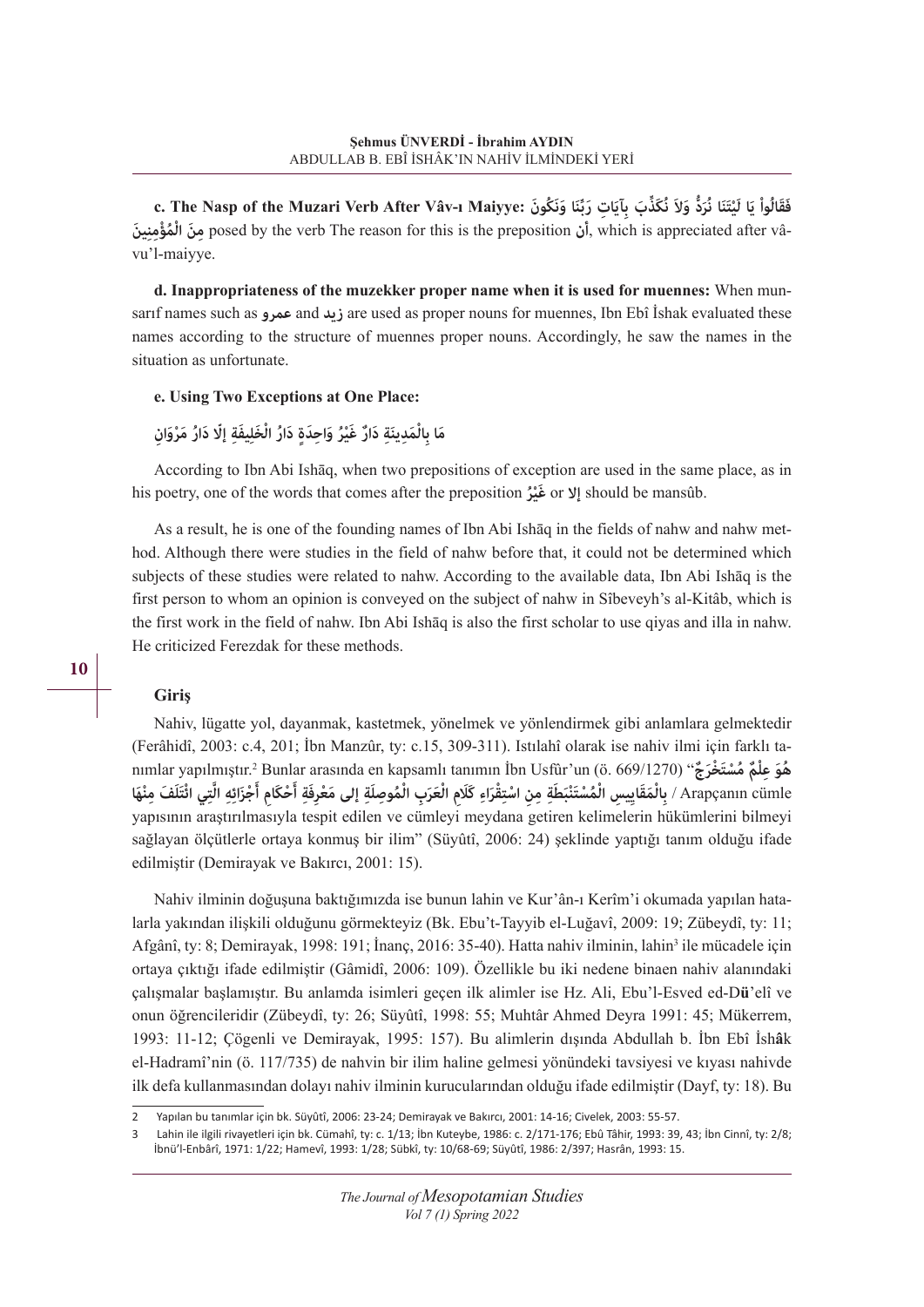çalışmada, özellikle kıyas konusunda ilk adımı atmış olmasından dolayı nahvin kurucusu olduğu ifade edilen İbn Ebî İsh**â**k'ın nahiv usulüyle ilgili kıyas ile illet konularını kullanışı ve nahiv alanında nakledilen görüşleri üzerinde durulacaktır. Böylece onun nahiv ilmindeki yeri tespit edilmeye çalışılacaktır.

## **1. İbn Ebî İshâk'ın Hayatı**

Adı Abdullah, künyesi ise Ebû Bahr'dır (Tenûhî, 1981: 152). Meşhur olduğu "İbn Ebî İshak" adını Babasına nisbet edilmesinden dolayı almıştır (Süyûtî, 1979: 42). Mensup olduğu kabileye binaen "el-Hadramî", yaşadığı bölge olan Basra'ya izafet edilerek "el-Basrî" nisbelerini almıştır (Askalânî, ty: c.2, 303). Tabakat kitaplarında "el-Mukrî" sıfatını kıraat ilmi ile meşgul olduğu için, "en-Nahvî" sıfatını nahiv ilmindeki yerinden dolayı, "el-Allâme" sıfatını da Arap dilindeki uzmanlığına binaen almıştır (Kıftî, 1986: c.2, 104; Sîrâfî, 1955: 21). Hicrî 117 senesinde Basra'da vefat etmiştir (İbnü'l-Enbârî, 1985: 28; Kıftî, 1986: c.2, 107). Bu niteliklere binaen tam adı Ebû Bahr Abdullah b. Yezîd b. el-Hâris el-Hadramî el-Basrî el-Mukrî en-Nahvî el-Allâme şeklindedir.

İbn Ebi İshâk, Yahya b. Ya'mer (ö. 89/708) ve Nasr b. Âsım'dan (ö. 89/708) Kıraat; (İbnü'l-Cezerî, 1971: 368), Meymûn el-Akran'dan (ö. ?) da nahiv dersi almıştır (Zübeydî, ty: 31). Yahya b. Ya'mer'in nahiv alanında da İbn Ebi İshâk'ın hocası olduğu nakledilmiştir (Ebu't-Tayyib el-Luğavî, 2009: 26). İbn Ebi İshak'a talebelik yapan meşhur isimler arasında Ebû Amr b. el-'Alâ (ö. 154/771) (Zübeydî, ty: 35-41) ve Yunus b. Habîb de (ö. 182/798) bulunmaktadır (Dayf, ty: 22).

İbn Ebî İshâk'ın nahve dair bir eser telif ettiği nakledilmemiştir. Sadece günümüze kadar ulaşmayan (Çıkar, 2007: 87) "el-Hemz" isimli hemze ile ilgili meselelere dair bir eserinin olduğu ifade edilmiştir (Sâlim, 1993: 116).

İbn Ebî İshak, yaşadığı dönemde dikkatleri üzerine çeken isimlerdendir. Ebu Amr b. el-'Alâ, ilmî konuda İbn Ebî İshak'tan daha geniş bilgiye sahip olmasına rağmen "hemze" konusunda onunla münazara ettiklerini, ve İbn Ebî İshâk'ın kendisine üstün geldiğini ifade etmiştir (Tenûhî, 1981: 152; Sîrâfî, 1955: 20; Cümahî, ty: c.1, 14; İbnü'l-Enbârî, 1985: 26; Zübeydî, ty: 31). Aynı zamanda onun, hocasıyla rekabet edecek kadar ilimde yetkin olduğu belirtilmiştir. (Kıftî, 1986: c.2, 106).

İbn Ebî İshâk özellikle Arap Dili ve Kıraat alanlarında ihtisas sahibidir (İbnü'l-Enbârî, 1985: 26). Meymûn el-Akran'ın ölümünden sonra İbn Ebî İshak'tan başka, onun yerini alacak birinin bulunmadığının (Ebu't-Tayyib el-Luğavî, 2009: 25) ifade edilmesi, İbn Ebî İshak'ın önemli bir yere sahip olduğunu göstermesi açısından önemlidir.

## **2. İbn Ebî İshâk'ın Nahiv Alanındaki Görüşleri ve Etkisi**

Yunus b. Habîb'in İbn Ebî İshâk hakkındaki "O ve nahiv birdir." sözü onun nahiv ilmindeki yerine işaret etmesi açısından önemlidir. Yine Yunus b. Habîb'in "Şayet insanların içerisinde onun bakış açısına sahip, onun gibi akıllı ve zeki biri olsa insanların en bilgilisi olurdu." ifadesi de İbn Ebî İshâk'ın insanlar arasındaki ilmî derecesine işaret etmektedir (Sîrâfî, 1955: 20; İbnü'l-Enbârî, 1985: 27; Cümahî, ty: c.1, 15). Bu şekilde övgülere mazhar olan İbn Ebî İshâk'ın görüşleri ve etkisi nahiv, kıyas ve illet başlıkları altında ele alınacaktır.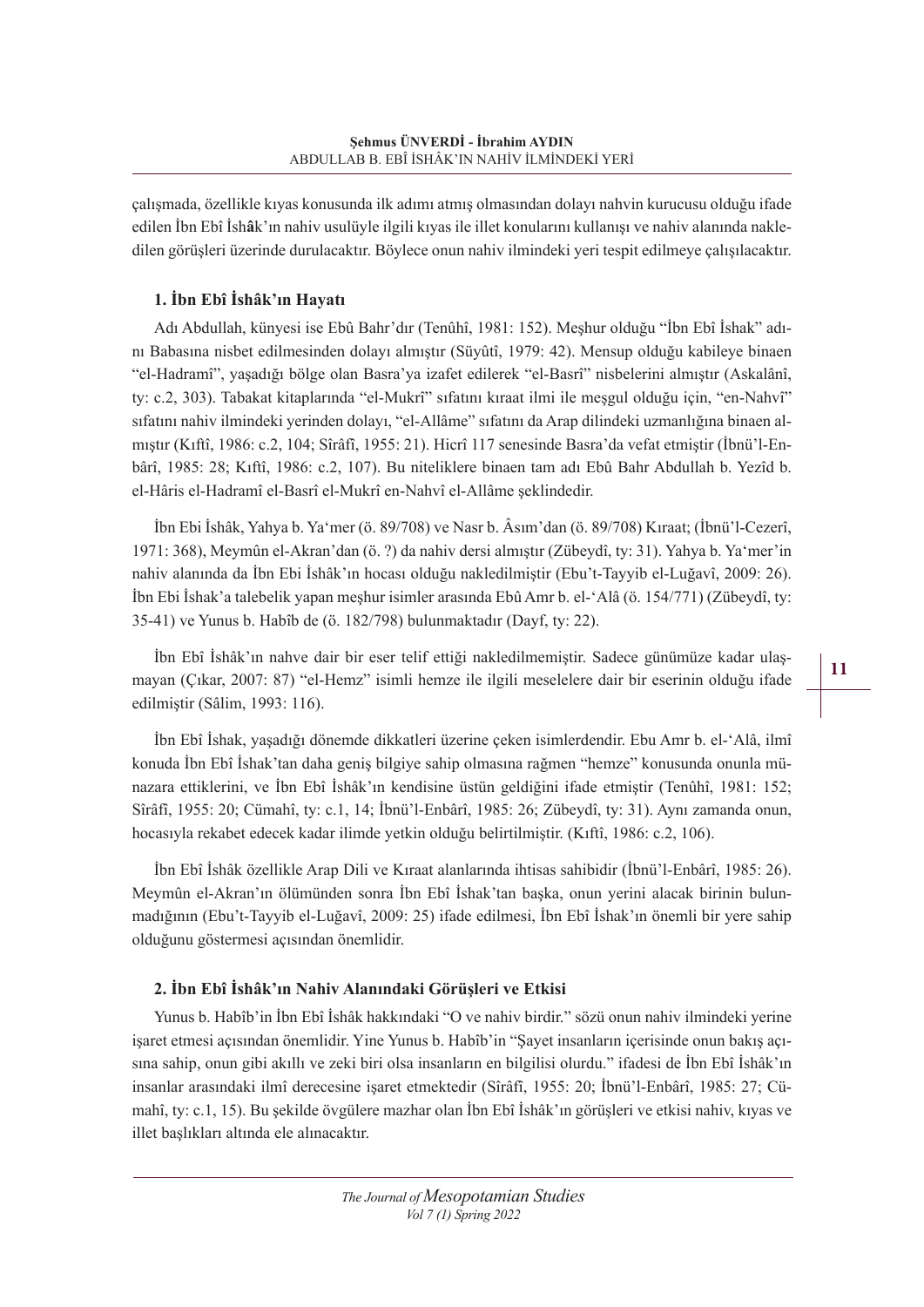#### **2.1. Nahiv**

Araplar, Arapça dil yetisine sahip olduklarından diğer toplumlara karışmadan önce nahve ihtiyaç duymamışlardır (Hasrân, 1993: 13). İslamiyet'ten sonra ise diğer milletlerin Müslüman olmasıyla lahin denilen dil hataları Araplar arasında yaygın hale gelmiş ve doğru konuşmak için kurallara/nahve ihtiyaç duyulmuştur (Tantâvî, ty: 20). Bunun üzerine (genel kabule göre) Hz. Ali'nin talimatı ile Ebu'l-Esved ed-Dü'elî, nahiv ilmi alanında çalışmalara başlamış, sonraları bu ilim gelişerek ilerlemiştir (Hasrân, 1993: 23; Tantâvî, ty: 35).

Anbese b. Ma'dân el-Fîl (ö. ?), Nasr b. Âsım el-Leysî, Abdurrahman b. Hürmüz (ö. 117/735) ve Yahya b. Ya'mer gibi bazı öğrencileri, Ebu'l-Esved ed-Dü'elî'den sonra nahiv ilmindeki çalışmaları devam ettirmişlerdir (Tantâvî, ty: 37). Ancak, bu çalışmalar daha çok işitilenlerin rivayet edilmesi şeklinde olmuş, kıyas düşüncesi ise ortaya çıkmamıştır. Bu alimlerden sonraki tabaka ise nahiv alanındaki çalışmaları genişletmiştir. Böylece araştırmalar artmış, nahiv tartışmaları başlamış, (Sâlim, 1993: 110) naslar incelenerek nahivle ilgili kaideler ortaya konularak eserler oluşturulmaya başlanmıştır.

Bu çalışmalarda öne çıkan isim ise Abdullah b. Ebî İshak el-Hadramî'dir (Tantâvî, ty: 38). Ebu't-Tayyib (ö. 351/962) onun, nahvi başlıklara ayırdığını ve kıyası kullandığını nakletmiştir (Ebu't-Tayyib el-Luğavî, 2009: 25). İbn Ebî İshâk, Arap dilinde kaide altına giren kullanımların yanında kaide altına girmeyen bazı kullanımların bulunduğunu görmüştür. Başka bir deyişle Arap dilinde ancak sema yoluyla alınıp genel kaideler altında olmayan kullanımlar olduğunu fark etmiş, bu sebeple kaide altında toplanabilen kullanımları araştırmaya ve ortaya çıkarmaya çalışmıştır (İlyâs, 1985: 11-12). Böylece o, kendinden önceki sistemsiz bir şekilde yapılan çalışmalar için belli bir sistem ortaya koymuş, belli bir kaide altına giren kullanımlar ile şaz/belli bir kaide altına girmeyen kullanımları birbirinden ayırmıştır (İlyâs, 1985: 11). Buna binaen onun kendinden önce gelişi güzel yapılan çalışmalara metod/yöntem kazandırdığı söylenebilir.

Nahiv ilminin zirvedeki isimlerinden olan İbn Ebî İshâk, (Cümahî, ty: c.1, 15) Basra nahiv ekolünün ilk âlimlerindendir (Dayf, ty: 18). O, nahvin genişlemesi ve yayılması noktasında çalışmalar yapmıştır (Ebu't-Tayyib el-Luğavî, 2009: 25; Cümahî, ty: c.1, 14-15; Kıftî, 1986: c.2, 105). Şöyle ki, İbn Ebî İshâk'tan önceki nahivciler, bazı olgular dışında nahvin hakikatlerine/kaidelerine yoğunlaşmamışlardı. O ise nahiv konularının araştırılmasında izlenecek yöntemi ilk olarak ortaya koymuş ve bu yöntemin uygulanması hususunda başı çekmiştir (İlyâs, 1985: 12). İbn Ebî İshâk, Arap diline kendisinden daha vakıf olan nahiv âlimleri bulunmasına rağmen (Sîrâfî, 1955: 20) daha ileri bir aşamaya geçerek kaideler istinbat etmiştir (İlyâs, 1985: 12).

İbn Ebî İshâk'ın da aralarında bulunduğu bazı nahiv âlimleri tarafından münazaralar yapılmıştır. Bu münazaralar Arap nahvinin gelişmesine katkı sağlamıştır. Sonraları İbn Ebî İshâk'ın öğrencileri tarafından bu münazaraların alanı genişletilmiş ve Arap nahvinin gelişmesine katkı sunulmuştur (Sâlim, 1993: 110).

İbn Ebî İshâk çalışmalarıyla kendi döneminde, nahiv alanındaki faaliyetlere öncülük etmiştir. Ma'mer b. el-Müsennâ'nın Ebu'l-Esved ed-Dü'elî, Meymûnu'l-Akran, Anbesetu'l-Fîl ile birlikte nahvin ilk kurucularından kabul edildiğini ifade etmesi de bunu desteklemektedir (Ebu't-Tayyib el-Lu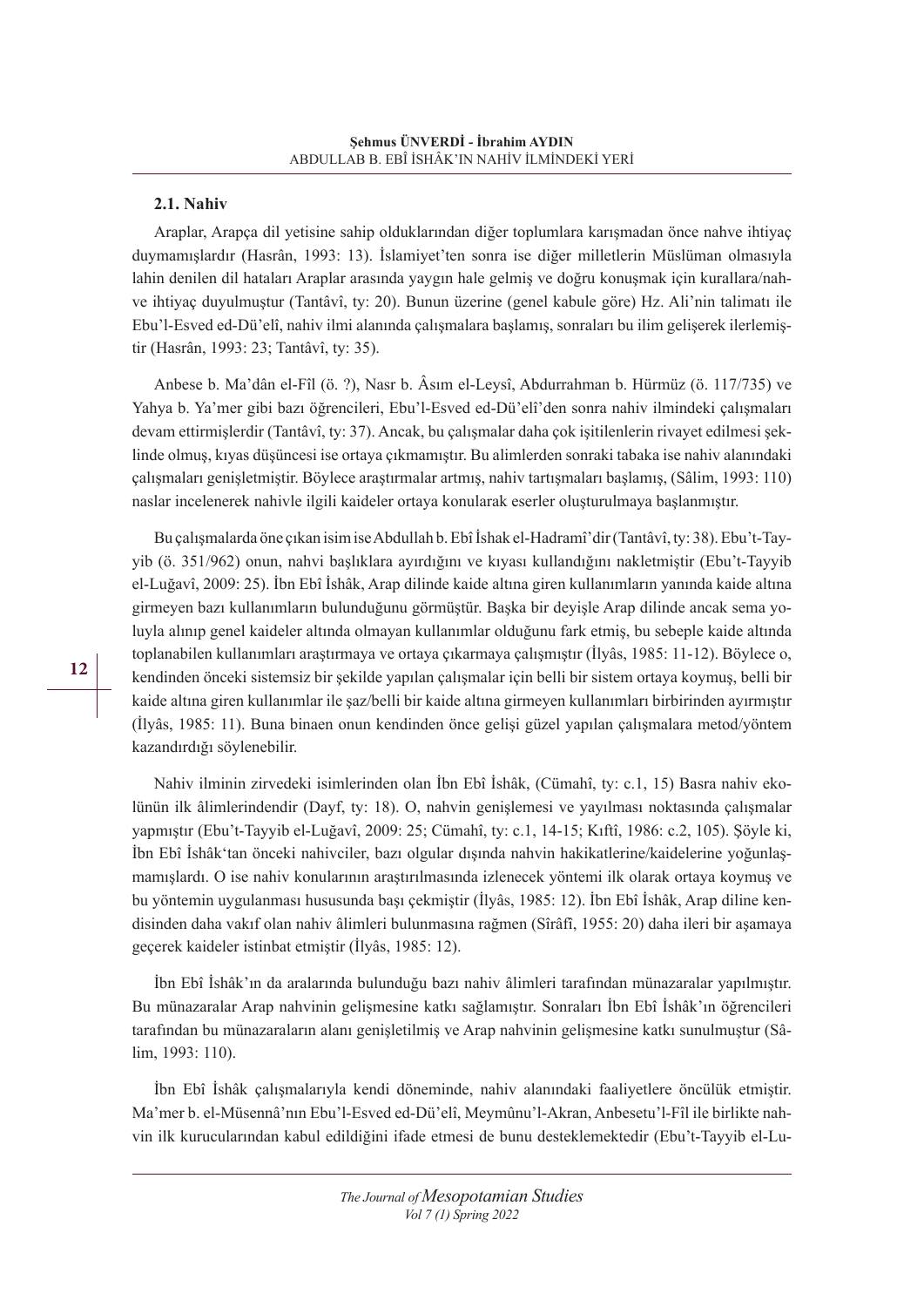ğavî, 2009: 26; Sîrâfî, 1955: 19). Öğrencisi Yûnus b. Habîb 'in kendisine sorduğu bir soru üzerine İbn Ebî İshâk, kendisinin, nahvi sistemli ve düzenli kurallar haline getirmesi gerektiğini ifade etmiştir (Zübeydî, ty: 32; Kıftî, 1986: c.2, 108). Böylece İbn Ebî İshâk, kabile kullanımlarıyla kıyasa uygun kullanımlar arasındaki farka, nahvin kurallı bir kıyas olduğuna, Araplardan işitilen kullanımların doğru ya da yanlış olduğunu açıkladığına ve Araplardan işitilmemiş olsa da kıyasın doğru cümleler kurmaya imkân verdiğine işaret etmiştir (Hassân, 2006: c.1, 437).

İbn Ebî İshâk, nahvin müstakil bir ilim haline gelmesi için öğrencilerinden nahve yoğunlaşmalarını istemiştir (Hulvânî, 1979: c.1, 156; Kılıç, 1999: 435). Özellikle öğrencisi Yûnus b. Habîb'in sorusuna "Nahivde uyulacak genel ve kıyas yapılan bir kaide olduğunu bilmelisin." şeklinde verdiği cevap ile nahiv ilminin diğer dil ilimlerden ayrılması ve bağımsız bir ilim haline gelmesi için çalışmalar yapılması gerektiğine dikkat çekmiştir (Hulvânî, 1979: c.1, 156).

## **2.2. Kıyas**

Takdir etmek, ölçmek, ölçü, miktar gibi manalarda kullanılan kıyas (İbn Manzûr, ty: c.6, 187) "harflerin harekelenmesinde, kelimelerin dizilişinde ve türetilişinde Arapların yöntemlerine uymak/ onları taklit etmek" (Hasan, 1966: 22) ve "aralarında bulunan ortak özellik, benzerlik, sebep gibi ilgiden dolayı bir şeye benzerinin hükmünü vermek" (Tüccar, 2002: 539) vb.şekillerde tarif edilmiştir.

İbn Ebî İshâk'ın kıyasın sınırlarının çizilmesi, uygulanması ve yaygın hale gelmesinde önemli bir yere sahip olduğu görülmektedir. Zübeydî'nin "İbn Ebî İshâk, nahiv ilmini genişleten, kıyasın esas ve hükümlerini belirleyen ve nahiv illetlerini açıklayan ilk nahiv âlimidir" (şeklideki rivayeti bu hususa işaret etmektedir Zübeydî, ty: 31). Ebu't-Tayyib'in "İbn Ebî İshâk nahvi dallandırmış ve nahivde kıyası kullanmıştır." şeklindeki ifadesi de bunu desteklemektedir (Ebu't-Tayyib el-Luğavî, 2009: 26). Buna paralel olarak onun, kıyasın hakikatlerini Ebu Amr el-'Alâ'dan daha iyi bildiği ve kıyası uygulama konusunda ondan daha gayretli olduğu da nakledilmiştir (Cümahî, ty: c.1, 14; Kıftî, 1986: c.2, 105; İbnü'l-Enbârî, 1985: 26). Bu rivayetlere dayanarak İbn Ebî İshâk'ın, kıyası kullanan ve kıyası yaygınlaştıran ilk nahivci olduğu söylenebilir.4

İbn Ebî İshâk kıyası genel kaideler/kanunlar olarak görmüş ve bu esas ilkelere dikkat çekmiştir. Onun hakkında söylenen مَدَّ الْقِيَاسَ (Kıyası yaygınlaştırdı.) ifadesi "kabile ve çevre faktörlerinin ötesinde mantığa dayalı yeni kuralların dile hâkim kılınması" şeklinde açıklanmıştır. Bununla birlikte bu ifadeyle nahiv kaidelerinin kastedilmiş olması da muhtemeldir (Hasrân, 76-77). O, kıyası, konuşanın konuşurken uyduğu ve dilde bulunan kullanımlardaki kurallar olarak görmüştür. İbn Ebî İshâk, kullanımlardan kaideleri çıkarımlar yoluyla elde etmiş ve genellemiştir (Hulvânî, 1979: 145). Öğrencilerinden Yûnus b. Habîb ona **ويقِالس َّ** kelimesinin **ويقِالص َّ** şeklinde telaffuz edilip edilmediğini sormuş, o da bu kelimeyi Amr b. Temîm kabilesinin **الصويق** şeklinde telaffuz ettiklerini belirttikten sonra Yûnus b. Habîb'e şöyle demiştir: عَلَيْكَ بِبَابٍ مِنَ النَّحْوِ يَطْرِدُ وَيَنْقَاسُ "Nahivde uyulacak genel ve kıyas yapılan bir kaide olduğunu bilmelisin" (Kıftî, 1986: c.2, 108; Dayf, ty: 23). Böylece İbn Ebî İshâk, bu sözüyle nahivde kıyas ve kaidenin zorunluluğuna işaret etmiştir.

4 İbn Ebî İshâk'tan önce Ebu'l-Esved ed-Dü'elî'nin kıyası kullandığı da nakledilmiştir. (Cümahî, ty: c. 1, 12) Ancak bu nakilde geçen "**قياسها وضع** "ifadesindeki kıyas ile "dilde kullanılacak ölçütler" kastedilmiş olmalıdır.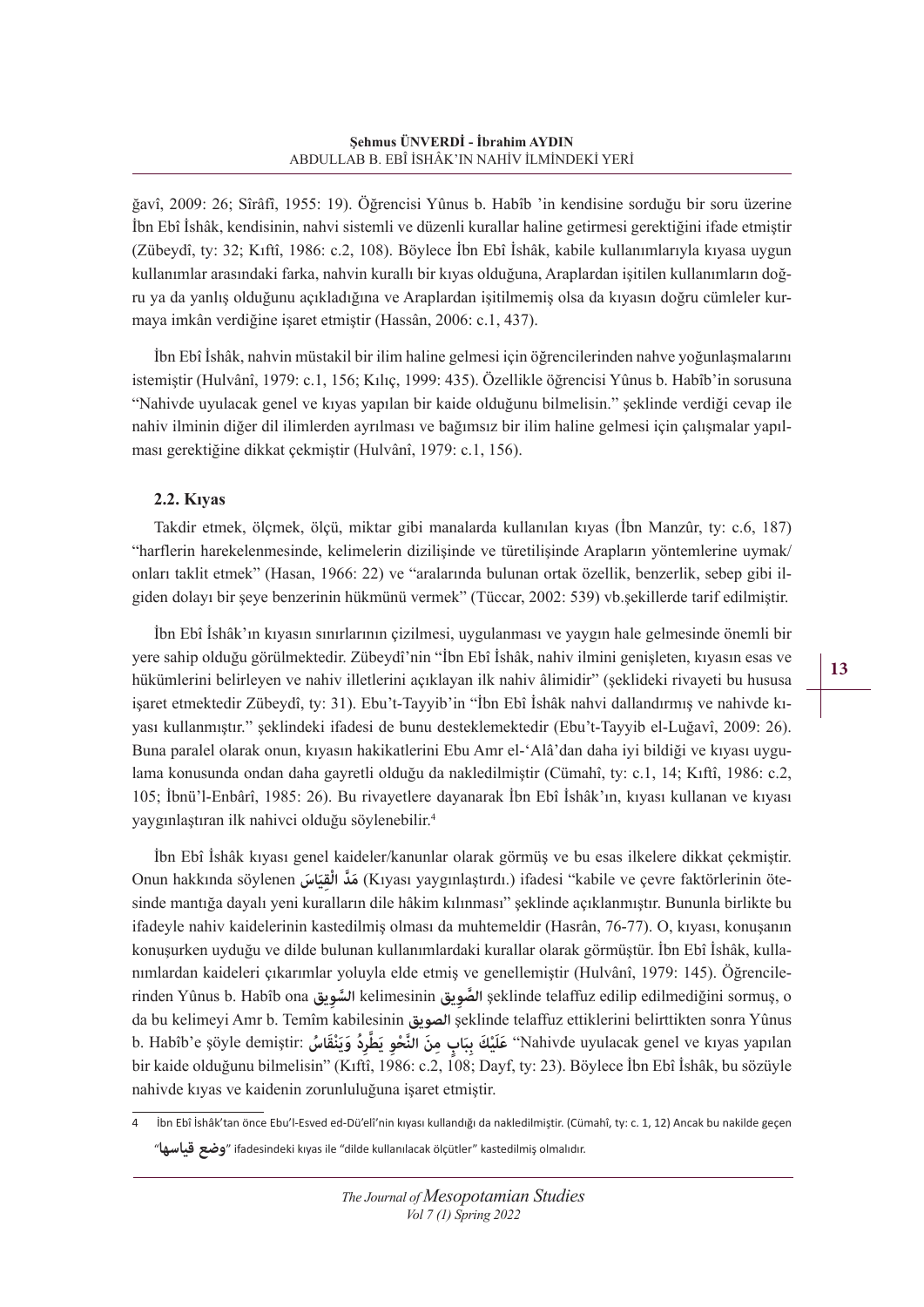İbn Ebî İshâk verdiği bu cevapla nahiv usulündeki yöntemini ortaya koymuştur. O, Arap kabilelerinin lehçeleri çok ve çeşitli olduğu için öğrencisinin sorusunu garipsemiştir. Ona göre bütün lehçeleri dikkate almak dilde karışıklığa sebep olacaktır. Bu karışıklığı ortadan kaldırmak için tümevarım yoluyla çoğunluğun kullanımlarından kurallar elde edilmeli ve bu kurallara kıyas yapılmalıdır. Kuralların elde edilmesinde ise diğer lehçeler göz önüne alınmamalıdır (Sâlim, 1993: 109-110). Çünkü bütün lehçelerin dikkate alınmasıyla yapılan kıyasın sonucu, ortak dilden çıkarılan kaidelere aykırı olacaktır (Ebu'l-Mekârim, 2008: 93).

İbn Ebî İshâk, kıyas ve kaidelerle ilgili bakış açısıyla sonraki nahivcileri etkilemiştir (İlyâs, 1985: 12). Öğrencilerinden İsa b. Ömer, kıyas konusunda hocasının yolundan gitmiştir. O, hocasının uyguladığı yöntemi uygulamakla yetinmemiş, bu yöntemi geliştirerek bu yolda çaba sarf etmiştir (İlyâs, 1985: 17). İsa b. Ömer de hocası gibi Arapları kıyasa uymadıkları gerekçesiyle eleştirmiştir (Hassân, 2000: 34).

Ebu Amr b. el-'Âlâ, hocası gibi Arapları eleştirmese de nahve önem vermiş ve kıyas yapmıştır (Hassân, 2000: 35). O kullanımlarda çoğunluğa göre amel edeceğini belirtmiş ve bunlara uymayan kullanımları reddetmeyip lehçe olarak isimlendireceğini ifade etmiştir (Zübeydî, ty: 39). Onun yaygın kullanımları dikkate alması ise kendisinin kaide ve kıyasa önem verdiğine dair bir işaret kabul edilebilir.

İbn Ebî İshâk'ın öğrencisi Yunus b. Habîb de hocası gibi kıyas yöntemini kullanmıştır. O da nahvî konuları kıyas üzerine bina etmiş ve kıyası uygulama konusunda öncekilerin yolundan gitmiştir (Sâlim, 1993: 361). Hatta onun kendisine ait kıyas ve yöntemlerinin olduğu belirtilmiştir (Dayf, ty: 28).

İbn Ebî İshâk kıyas konusunda kendisinden sonraki nahiv âlimlerini etkilediği gibi öğrenciler vasıtasıyla başka nahivcileri de etkilemiştir. Öğrencilerinden İsa b. Ömer, Halil b. Ahmed'in hocasıdır. Dolayısıyla İbn Ebî İshâk'ın, İsa b. Ömer vasıtasıyla Halil b. Ahmed'i kıyas konusunda etkilediği söylenebilir. Şöyle ki, Halil b. Ahmed uyguladığı tüme varım yönteminde, kıyas yöntemini nahiv meselelerinin tümünde yaygın hale getirmiştir (Tüccar, 2002: 539). Sîbeveyh de İsa b. Ömer'le karşılaşmadığı halde onun bazı görüşlerini nakletmiştir. Bu da onun İsa b. Ömer'in görüşlerini Halil b. Ahmed'den aldığına dair bir işaret sayılabilir. Buna binaen İbn Ebî İshâk'ın İsa b. Ömer – Halil b. Ahmed kanalıyla Sîbeveyh'i etkilediği söylenebilir (Hassân, 2000: 35).

## **2.2.1. İbn Ebî İshâk'ın Arap Dilinde Kıyası Kullandığına Dair Örnekler**

Kaynaklarda İbn Ebî İshâk'ın kıyası kullanmada öncü olduğu yönünde örnekler bulunmaktadır. Onun "Burada nahvî kıyas bu şekildedir" ifadesiyle bizzat kıyas kelimesini kullandığı rivayetlerde belirtilmiştir (Cümahî, ty: c.1, 17; Tenûhî, 1981: 153). Bu konuda özellikle döneminin önde gelen şairlerinden Ferezdak'ı kıyasa uymadığı gerekçesiyle eleştirmesi örnek olarak verilebilir.

Ferazdak, Yezid b. Abdülmelik'i övmek için yazdığı bir şiirde şöyle demiştir:

مُسْتَقْبِلِينَ شَمآلَ الشَّامِ تَضْرِبُنَا ۚ بِحَاصِبٍ كَنَدِيفِ الْقُطْنِ الْمَنْثُورِ علَى عَمَائِمِنَا يُلْقَى وَأَرْحُلِنَا ۖ عَلَى زَوَاحِفَ تُزْجَى مُخَّهَا رِيرِ **ُل**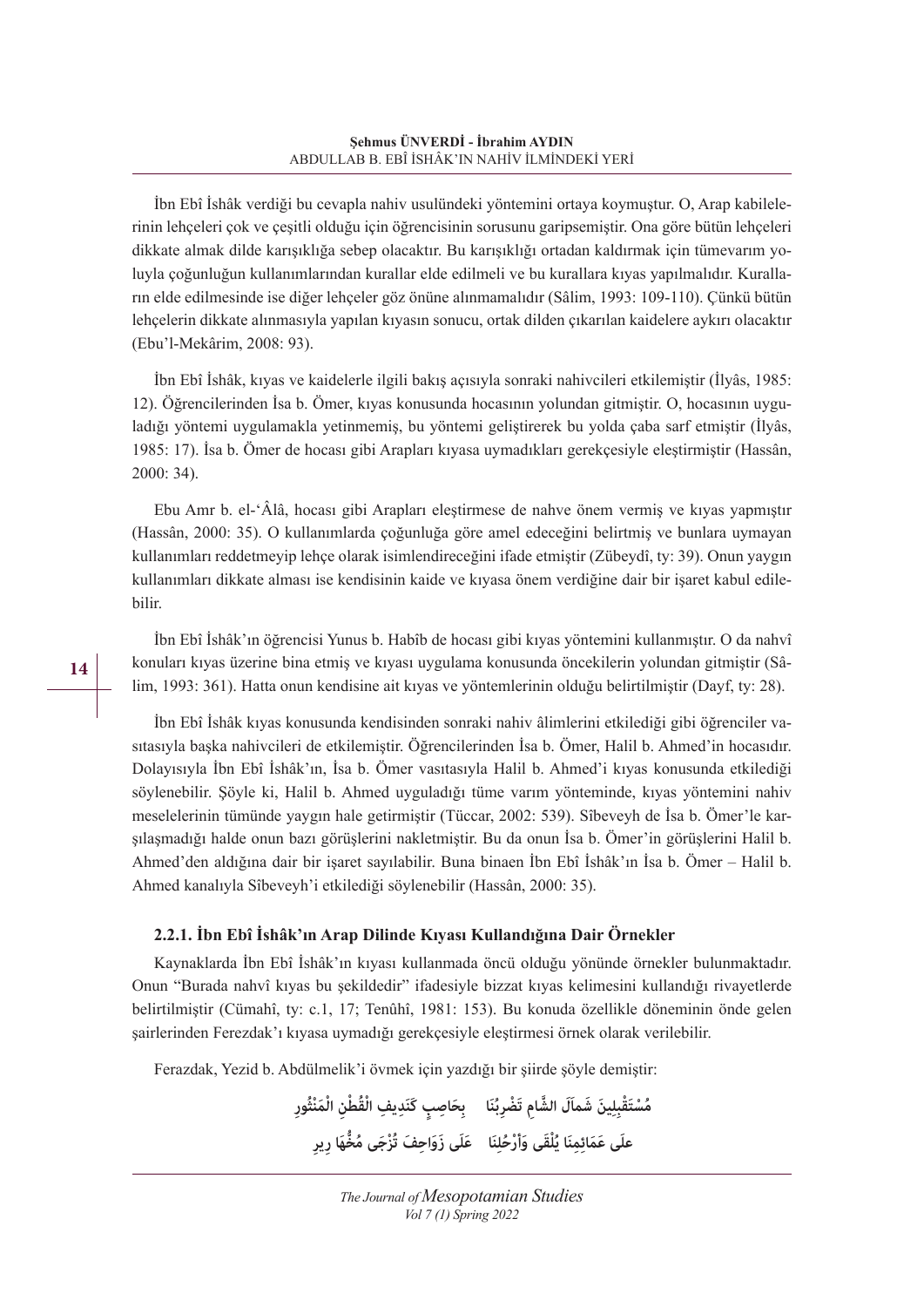*(Şam'ın kuzeyine giderken aklını kaybetmek üzere olan, sürüklenerek yürüyen develer yavaş yavaş sürülürken- sarıklarımıza ve semerlerimize saçılmış pamuk gibi kar ve dolu taneleri ile fırtına/tipi bizi dövüyordu)* (İbn Kuteybe, ty: c.1, 89).5

Ferezdak, beytin sonundaki **رير** kelimesini mecrûr okumuştur. Ancak İbn Ebî İshâk, Ferezdak'ı bu okuyuşundan dolayı eleştirmiştir. Zira o, kıyasa göre doğru okuyuşun **رير ُ مخها** şeklinde (**رير** kelimesinin merfû) olması gerektiğini belirtmiştir. Bunun nedeni ise bu cümlenin mübteda ve haberden oluşmasıdır. Haber ise kıyasa göre merfû olmalıdır. İbn Ebî İshâk'ın Ferezdak'ı kıyasa uygun bir şekilde okuması gerektiğini belirterek eleştirmesi onun kıyasa verdiği öneme işarettir (Cümahî, ty: c.1, 17; Zübeydî, ty: 32; Dayf, ty: 24).

Ferezdak, İbn Ebî İshâk'ın kendisini eleştirmesi üzerine aralarında tartışma meydana gelmiş (Sîrâfî, 1955: 20) ve o, kendisini eleştiren İbn Ebî İshâk'ı şu şekilde hicvetmiştir:

فَلَوْ كَانَ عَبْدُ اللهِ مَوْلَى هَجَوْتُهُ وَلَكِنَّ عَبْدَ اللهِ مَوْلى مَوَالِيا

*(Abdullah köle olsaydı onu hicvederdim. Ancak Abdullah kölelerin kölesidir)<sup>6</sup>* (İbn Kuteybe, ty: c.1, 89).

Ferezdak bu beyitte İbn Ebî İshâk'ın uyarılarını önemsememiş "kölelerin kölesi" ifadesiyle İbn Ebî İshâk'ı hicvetmiştir. Ancak İbn Ebî İshâk, Ferezdak'a karşılık vermemiş onun hata ettiğini belirtmiştir (İbnü'l-Enbârî, 1985: 27; Ebu't-Tayyib el-Luğavî, 2009: 25). Ona göre gayr-ı munsarıf olan **مواليا** kelimesi, kıyasa göre **موال ٍ** şeklinde okunmalıdır. Çünkü fetha ile mansûb olması gereken **موالي** kelimesini Araplar, bu kelimenin sonundaki **ي** harfini hazfederek ve hazfedilen bu harfin yerine bedel tenvini getirerek, **ٍجوار** ve **ٍغواش** kelimeleri gibi, munsarıf kullanmışlardır. Yani İbn Ebî İshâk, Ferezdak'ın bu kelimeyi Arap kelamına kıyasla munsarıf yapması gerektiğini belirtmiştir (Dayf, ty: 24).

İbn Ebî İshâk'ın kıyasa önem verdiğini gösteren diğer bir şiir de şudur:

وعَضُّ زَمَانٍ يا ابْنَ مَرْوَانَ لَمْ يَدَعْ مِنَ الْمَالِ إلَّا مُسْحَتًا أَو مُجَرَّفُ

*(Ey İbn Mervan! Maldan ancak bereketsiz veya faydasız olanı bırakan bir zamandan kork/sakın)*  (Ferezdak, 1987: 386).

İbn Ebî İshâk şiirde geçen **مجرف ُ** kelimesini merfû okuyan Ferezdak'a karşı çıkmıştır (İbnü'l-Enbârî, 1985: 27). Nahvî kıyasa göre bu kelime mansûb olmalıdır. Çünkü **مجرف ُ** kelimesi, mansûb olan **مسحتا** kelimesine matuftur ve buna binaen de mansûb okunmalıdır.

İsa b. Ömer, İbn Ebî İshâk'ın irabda hiç hata yapmadığını ifade etmiştir. İbn Ebî İshâk, birinin yanından geçen kediye **ْ سأَ اخ ْ** demesi üzerine "yanlış yaptığını ve doğru kullanım şeklinin **ئيِسَ اخ ْ**) defol)7 **15** 

Siirin ikinci kısmı el-Ferezdak'ın divanında حَلي زَوَاحِفَ نُرْجِيهَا مَحَاسيرِ şeklinde geçmektedir. (Ferezdak, 1987: 190) Ferezdak'ın<br>İbn Ebî İshâk'ın eleştirisine binaen şiiri bu şékilde söylediği de ifade edilmiştir.

<sup>6</sup> İbn Ebî İshâk'ın ailesi mevalidendir. Efendisi olan Hadram ailesi de Abdişems b. Abdimenaf'ın kölelerindendir. Ferezdak, bu özelliğinden dolayı tartıştığı İbn Ebî İshâk'ı "kölenin kölesi" şeklinde hicvetmiştir. (Kıftî, 1986: c. 2, 105; Süyûtî, 1979: c. 2, 42)

<sup>7</sup> **خسئ** fiili mehmûz fiildir. Bu fiilden türeyen müzekker emr-i hazır **اخسأ**, müennes emr-i hazır ise **اخسئي** şeklindedir. (Halil b. Ahmed, 2003: c. 1, 407) Yukarıdaki kullanımda kıyasa daha uygun olan kullanım müennes olan **سنورة/**kedi kelimesi için **اخسئي**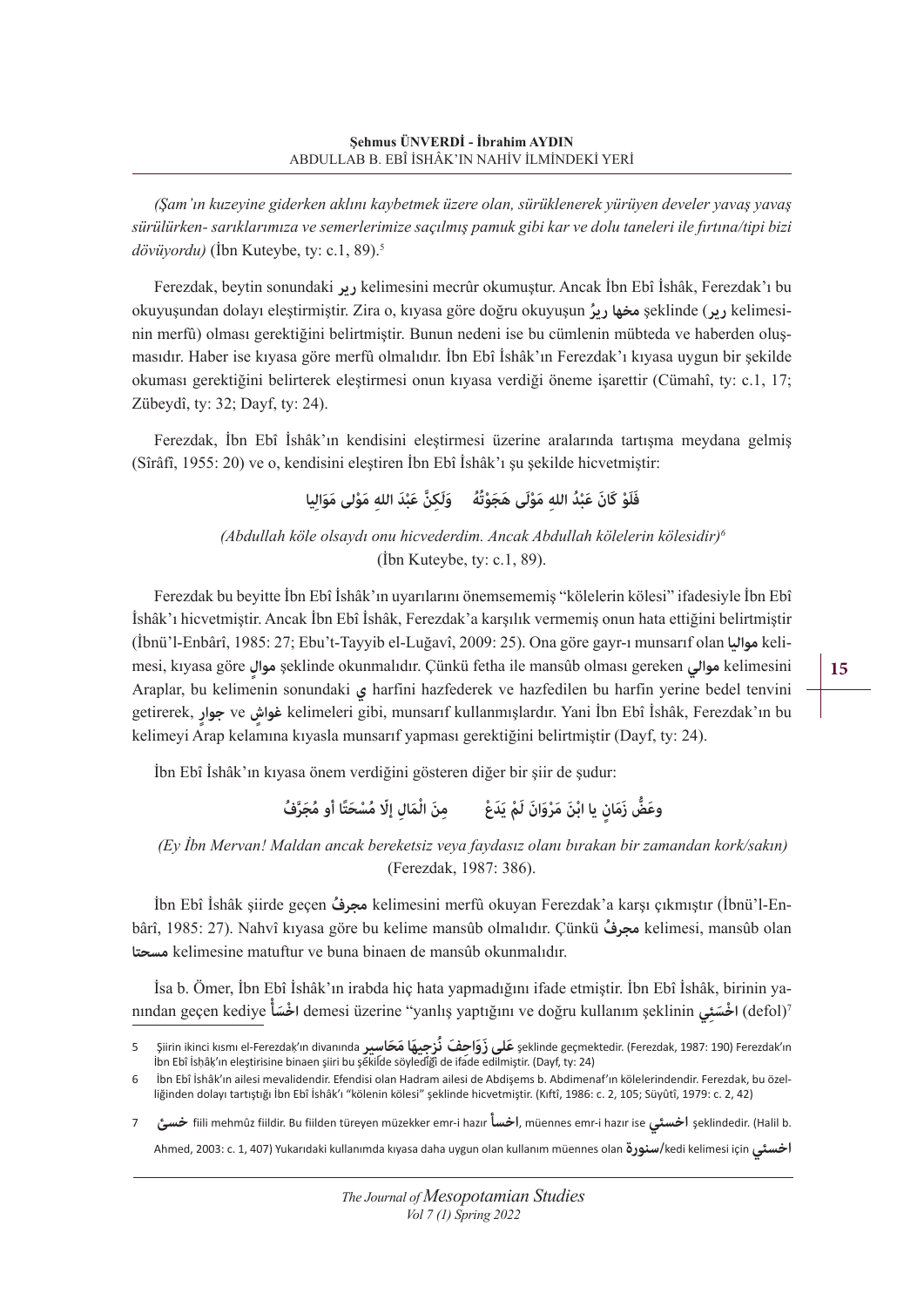şeklinde olması gerektiğini söylemiştir" (İbnü'l-Cezerî, 1971: 368). Bu emir, müennes olarak kabul edilen **ورةَ نُّسَ** kelimesine yöneltildiği için kıyas, fiilin sonunda muhataba ya'sı (**ي (**kullanılmasını gerektirir.

İbn Ebî İshâk'ın kıyasa önem verdiğiyle alakalı diğer bir örnek de **ويقَالس َّ** sözcüğünün Araplar tarafından telaffuzuyla ilgilidir. Kendisine bu kelimenin **الصويق** şeklinde **ص**) sad) harfiyle telaffuz edilip edilmediği sorulmuştur. O da **السويق** kelimesini Amr b. Temîm kabilesinin **ص**) sad) harfiyle (**الصويق** şeklinde) kullandığını belirtmiş ancak kıyasa uyulması gerektiğini (Kıftî, 1986: c. 2, 108; Dayf, ty: 23) ve bu kelimenin yaygın kullanıma göre telaffuzunun **س**) sin) ile **السويق** şeklinde olacağını ifade etmiştir. İbn Ebî İshâk'ın ifadesinden bu telaffuzu kıyasa uygun olduğu için tercih ettiği görülmektedir.

İbn Ebî İshâk'ın döneminde Arap dili kullanımlarında doğru ve yanlışa karar verebilmek için nahivciler kaideler ortaya koymuşlardır. Nahivcilerin kurrâ olanlarının bu kaideleri kıraatlerde/kıraat tercihlerinde kullanmaları da bunu desteklemektedir (Hassân, 2000: 34). Nahiv alanında kıyasa önem veren İbn Ebî İshâk'ın da bazı ayetlerde kıyası uyguladığına dair işaretler bulunmaktadır. Onun bazı okuyuşlara kıyasa aykırı olduğu gerekçesiyle muhalefet ettiği söylenebilir. Aşağıda bu okuyuşlara örnek verilecektir.

İbn Ebî İshâk, الْعُلَمَاءُ 'Allah'a karşı ancak; kulları içinden âlim olanlar.'' كَذَلِكَ يَخْشَى اللهَ مِنْ عِبَادِهِ الْعُلَمَاءُ *derin saygı duyarlar.*" (Fâtır 35/28) ayetinde geçen **الله** lafzını merfû, **علماء** kelimesini ise mansûb okuyan İbn Sîrîn'e tepki göstermiş ve ona "Allah'ın kitabını ayakta tutan şu kimselere nankörlük ettin." demiştir (Kıftî, 1986: c.2, 107).

Yukarıdaki ayette İbn Sîrîn'in okuyuşuna göre anlam "Allah'ın âlimlerden korkması" şeklinde yanlış olmaktadır. İbn Ebî İshâk'ın bu eleştirisinden onun, kıyasa uygun olarak, **الله** lafzının mansûb, **علماء** kelimesinin de merfû okunması gerektiği görüşünde olduğunu söyleyebiliriz. Çünkü burada **الله** lafzı mef'ûl, **علماء** kelimesi ise faildir (Dervîş, 1992: c. 8, 150). Ayetteki "âlimlerin Allah'tan korkması" anlamı da bu okuyuşla ortaya çıkmaktadır.

İbn Ebî İshâk'ın muhalefet ettiği diğer bir ayet **هماَ**  *ile erkek Hırsız* "*…***ُ السارق ُ والسارقة فاقطعوا أيدي** *hırsız kadının ellerini kesin.*" ayetidir. Meşhur kıraate göre ayette geçen **السارق ُ** kelimesi mübteda, **السارقة ُ** kelimesi ise mübtedaya mâtuf olduğu için her iki kelime de merfûdur. Haber de bu kelimelerden sonra gelen emir fiilidir. İbn Ebî İshâk'a göre bu kelimeler mansûb okunmalıdır. Merfû okuyuşa göre bu kelimeler mübteda, **فاقطعوا** emir fiili de haber olur. Emir fiiller ise talebî cümlelerdendirler. İbn Ebî İshâk'ın "talebi cümlelerin haber olamayacağından" hareketle bu kelimeleri mansûb okuduğu ifade edilmiştir (Hassân, 2000: 34). Bu durum şöyle de açıklanabilir: Mef'ûl fiilden önce gelip fiile de mef'ûle dönen bir zamir bitiştiğinde fiilden önceki kelime mansûb okunmalıdır (İbnu'l-Hâcib, 2011: 60-61). Yukarıdaki ayette de **السارق** ve **السارقة** kelimeleri fiilden önce gelmiş ve cümledeki mahzûf **َ ُعوا** (gizli( **اقط ْ** fiilinin mef'ûlüdürler. Ayette geçen **فاقطعوا** fiili ise mahzûf fiilin açıklayıcısıdır. Böylece İbn Ebî İshâk'ın yukarıdaki kelimeleri mahzûf fiilin mef'ûlü oldukları için mansûb okuduğu görül-

emir fiilin kullanılmasıdır. Bazı kaynaklar **اخسأ** kelimesini hemzesiz **اخسي** şeklinde aktarmıştır. Bu durumda İbn Ebî İshâk, mu-

hataba ya (**ي (**sından önce hemzenin hazfedilmesini, kıyasa aykırı olduğu gerekçesiyle, hatalı olacağını ifade etmiştir (Kıftî, 1986: c. 2, 107).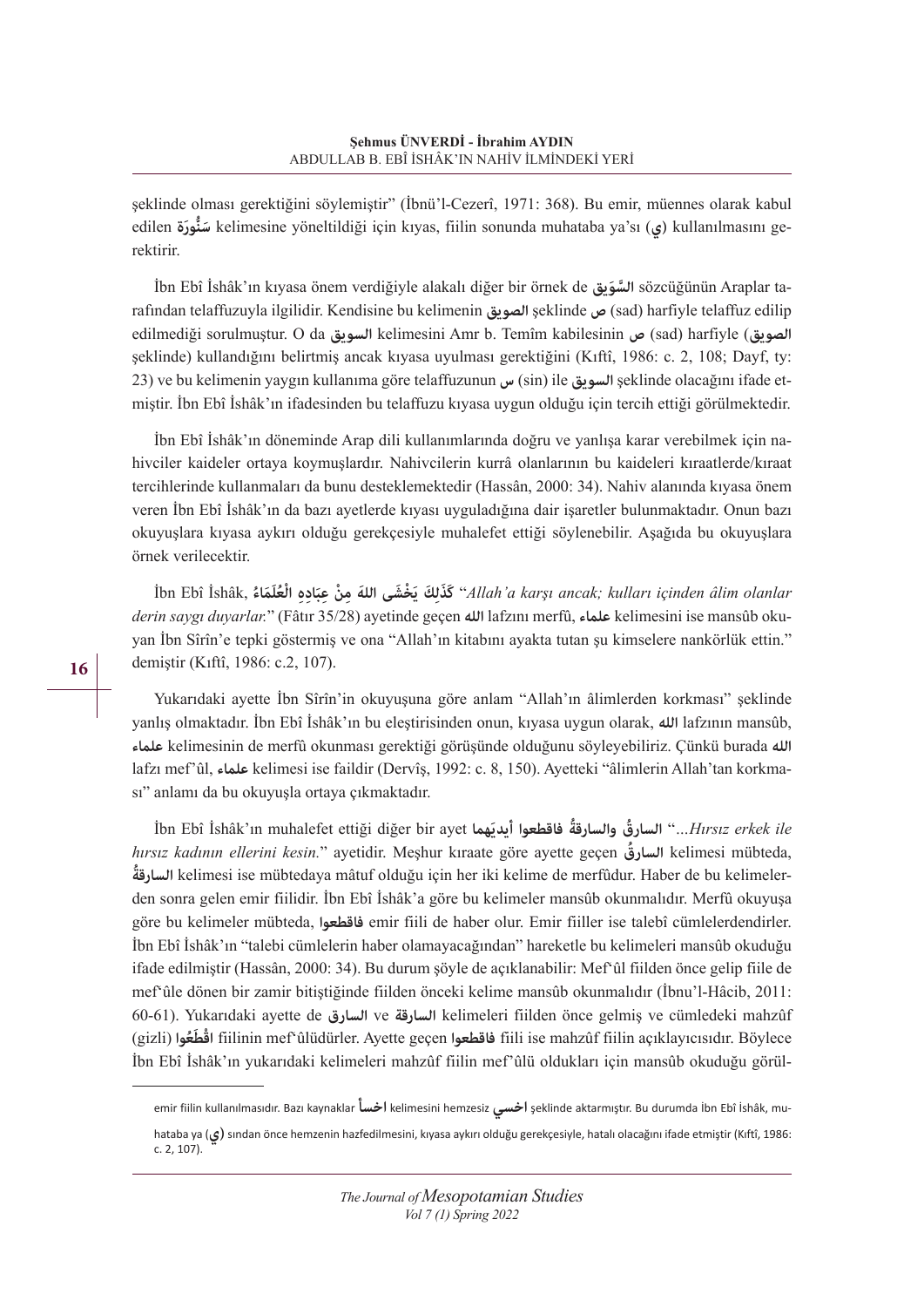mektedir (Dayf, ty: 24).

Žina eden kadın ve zina eden erkekten '' الزَّانِيَةُ وَالزَّانِي فَاجْلِدُوا كُلَّ وَاحِدٍ مُّنْهُمَا مِئَةَ جَلْدَةٍ ,İbn Ebî İshâk *her birine yüzer değnek vurun.*" (Nûr, 24/2) ayetinde geçen **ةَُ ِي ِي** ve **َّ الزان الزان َّ** kelimelerini de kurrâ alimlerin okuyuşuna muhalif okumuştur (Zübeydî, ty: 33). Bu kelimeler meşhur kıraate göre merfûdurlar. İbn Ebî İshâk -yukarıdaki ayetlerde olduğu gibi- **والزاني الزانية** kelimelerini mef'ûl oldukları için nahvî kıyasa uygun olarak mansûb okumuştur.

 *de döndürülsek geri dünyaya keşke ,Ah* **"يا ُ ليتنا نرد َ وال نكذب بآيات ربناونكونَ من المؤمنين** İshâk Ebî İbn *Rabbimizin âyetlerini yalanlamasak ve mü'minlerden olsak.***"** (En'âm, 6/27) ayetini de merfû okuyuşa muhalefet ederek farklı okumuştur. Bu ayetteki **نكذب َ** fiili ile **َنكون** fiillerini Ebû Amr b. el-'Âlâ, Yûnus b. Habîb ve Sîbeveyh gibi bazı âlimler merfû okurken (Cümahî, ty: c.1, 19-21) İbn Ebî İshâk'ın, merfû okuyuş kıyasa uygun olmadığı için bu fiilleri mansûb okuduğu belirtilmiştir (İlyâs, 1985: 19).

İbn Ebî İshâk, daha önce de değinildiği üzere Arap dilinden elde ettiği kaidelere dayanarak, bunlara uymayan kullanımları kıyasa aykırı olduğu için eleştirmiştir. Yukarıda geçen örneklerden yola çıkarak İbn Ebî İshâk'ın, hem yazılı metinlerde hem de günlük konuşmalarda ve kelimelerde kıyası öncelik verdiğini söyleyebiliriz. O, kıyasa işaret ederek ve kıyası kullanarak Arap dilinin sistemli bir hale gelmesine katkı sağlamıştır.

## **2.3. İllet**

İbn Ebî İshâk nahiv usulü konularından illet hususunda da öncü isimlerdendir. Sözlükte hastalık, sebep, özür gibi anlamlara gelen illet kelimesi "bulunduğu yeri meşgul eden ve etkisini gösteren şey" anlamında kullanılmaktadır (İbn Manzur, ty: c.11, 471). Nahiv ilminde ise "bir hükmü elde etmenin temel sebebi olan vasıf" (Hamâdî, 2011: 39) olarak tanımlandığı gibi "bir şeye hariçten gelen ve onu etkileyen şey" (Cürcânî, ty: 129) olarak da tarif edilmiştir.8

Kıyas alanında öncülük eden İbn Ebî İshak illet konusunda da öncülük etmiştir. (Tantâvî, ty: 40) Kaynakların belirttiğine göre İbn Ebî İshak nahvi illetlendiren, illeti açıklayan ve kullanımını yaygınlaştıran ilk âlimdir (İbnü'l-Enbârî, 1985: 27; Kıftî, 1986: c.2, 105). İbn Ebî İshâk zamanında her ne kadar bu terim kullanılmasa da ona nispet edilen örneklerde illeti kullandığı görülmektedir.

## **2.2.1. İbn Ebî İshâk'ın Arap Dilinde ve Kıraatte İlleti Kullandığına Dair Örnekler**

Yukarıda İbn Ebî İshâk'ın Ferezdak'ı kıyasa uymadığı gerekçesiyle eleştirdiğine yönelik örnekler vermiştik. İbn Ebî İshâk'ın Ferezdak'ı eleştirdiği şiirlerden biri de aşağıdaki şu beyittir:

**وعينان ُ قال الله كُونا فكانتا ُفعوالن باأللباب ما ُ تَفعل الخمر**

*(Allah gözlere 'ol' dedi. Onlar da içkinin etkilediği gibi aklı etkilediler)*  (Zürrumme, 1982: 578).

İbn Ebi İshak'a göre yukarıdaki şiirde geçen **فعوالن** kelimesi mansûb olarak **فعولين** şeklinde kulla-

İlletle ilgili diğer tarifler için bkz. (Hamâdî, 2011: 38-40).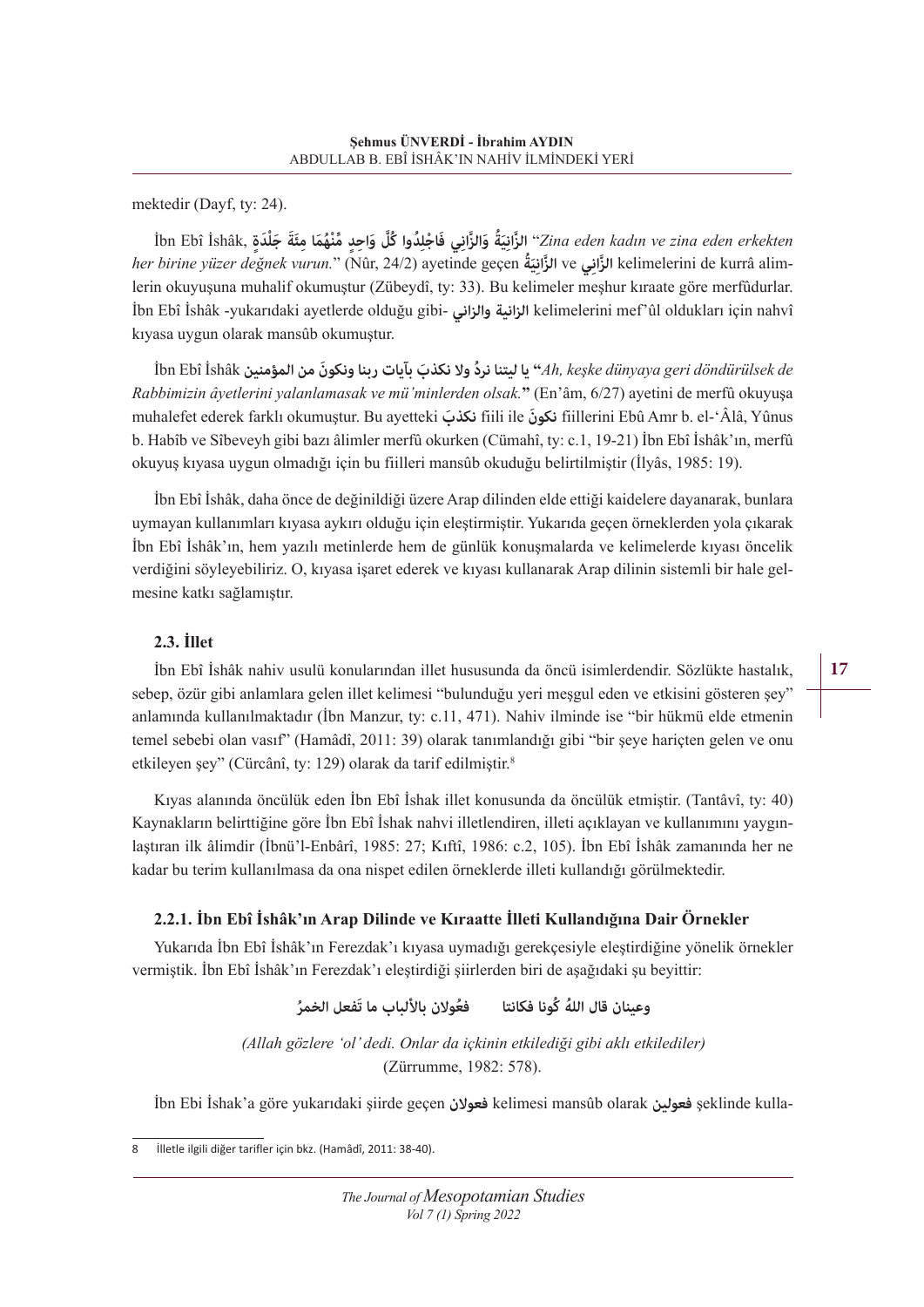nılmalıdır.9 Bunun nedeni de **فعوالن** kelimesinin **كانتا** fiilinin haberi olmasıdır. İbn Ebî İshâk, bu görüşünün illetini şöyle açıklamıştır. "Ferezdak, **فعولين** deseydi Allah'ın gözleri yarattığını ve gözlerin de Allah'ın emriyle aklı etkilediğini ifade etmiş olacaktı. Ancak o, **فعوالن** şeklinde merfû okuyarak gözlerin aklı etkilediğini ifade etmiş oldu." İbn Ebî İshâk'a göre kelime mansûb okunduğunda Allah'ın gözleri yarattığı ve onlara etkileme gücü verdiği anlamı hasıl olmaktadır. **فعولين** kelimesi merfû okunduğunda ise bu anlam ortaya çıkmaz (Zeccâcî, 1999: c.1, 66; Süreyya, 1981: 103). Bu şiirde İbn Ebî İshâk'ın, sadece lafzı değil anlamı da dikkate alarak harici bir illetle değerlendirme yaptığı görülmektedir. İbn Ebî İshâk, Ferezdak'ı eleştirmiş ve kendince doğru olan okuma şeklinin illetini açıklamıştır.

İbn Ebî İshâk, Arap Dili'nde olduğu gibi kıraat alanında önde gelen âlimlerdendir. (Dayf, ty: 25) Onun kendisine ait okuyuşlarının bulunduğu nakledilmiştir. Bu okuyuşlardan bazılarını illetten dolayı قَالَ يَا بُشْرَى هَذَا غُلَامٌ وَأَسَرُّوهُ بِضَاعَةً وَاللّهُ عَلِيمٌ بِمَا يَعْمَلُونَ tercih ettiği belirtilmiştir. Örneğin; Yûsuf sûresi "Müjde! Müjde! İşte bir oğlan! dedi. Onu alıp bir ticaret malı olarak sakladılar. Oysa Allah, onların yaptıklarını biliyordu" (Yûsuf, 12/19) ayetinde geçen **هداي** kelimesini İbn Ebî İshâk elif harfini hazfederek ve **ي** harfini şeddeleyerek **يَّ بشر َ** şeklinde okumuştur. Bu okuyuşun illeti ise şu şekilde açıklanmıştır: İzafet ya (**ي (**sı kendinden önce bulunan harfin esre'li olmasını gerektirir. **بشرى** kelimesinde bu mümkün olmadığından elif **(ا (**harfi, ya (**ي (**harfine kalp edilir ve muzâf ileyh olan ya (**ي (**harfine idğâm olunur (Mekkî, 1984: c.1, 382). Tâhâ suresinin 123. ayetinde geçen **هداي** kelimesi de aynı illete binaen **هدي ّ** şeklinde okunmuştur (Sâlim, 1993: 121).

**ُْقْرآنِ ِذ ِّ ي الذ ِكْر** suresi Sâd İshâk Ebî İbn **وال صَ**" Sâd. O şanlı, şerefli Kur'an'a andolsun (ki o, Allah sözüdür)" (Sâd, 38/1) ayetinde geçen ve mukatta harflerden olan **ص** harfini meşhur kıraate muhalefet ederek **صادٍ** şeklinde tenvinli ve mecrûr okumuştur (Sâlim, 1993: 121). İbn Ebî İshâk'ın bu şekildeki kıraati tercih etmesinin sebebini ise Mekkî b. Ebî Tâlib şu şekilde açıklamıştır: Burada bir kasem vâv'ı bulunmaktadır. Kasem üslubunda ise vav (**و (**harfi genellikle hazfedilir. Burada illet, bu üslûpta hazif işleminin yaygın bir şekilde kullanılmasıdır (Mekkî, 1984: c.2, 622).

İbn Ebî İshâk دِقِدَ وَالْمَغْرِي وَالْمَغْرِينِ وَالْمَغْرِينِ وَالْمَغْرِينِ İbn Ebî İshâk (قَبُوهَكُمْ قِبَلَ الْمَشْرِقِ وَالْمَغْرِبِ çevirmeniz (den ibaret) değildir." ayetindeki **البر** kelimesini kıraat imamlarından Hamza ve Hafs'tan farklı olarak merfû bir şekilde okumuştur (Sâlim, 1993: 122-123). Mekkî b. Ebî Tâlib bu okuyuşun illetini şu şekilde açıklamıştır: Bu ayette **البر ّ** kelimesi **ليس** fiilinin haberidir ve mansûbdur. Ancak İbn Ebî İshâk **ليس** kelimesini tam fiil gibi görüp **البر** kelimesini fail olarak merfû okumuştur (Mekkî, 1974: c.1, 281).

:Hac (ayları) (الْحَجُّ أَشْهُرٌ مَّعْلُومَاتٌ فَمَن فَرَضَ فِيهِنَّ الْحَجَّ فَلاَ رَفَثَ وَلاَ فُسُوقَ وَلاَ جِدَالَ فِي الْحَجَّ bilinen aylardır. Kim o aylarda hacca başlarsa, artık ona hacda cinsel ilişki, günaha sapmak, kavga etmek yoktur." ayetinde geçen **رفث** ve **فسوق** kelimelerini meşhur ve yaygın kıraatlere uygun olarak fethalı okumuştur. Bu okuyuşa göre illet "**ال** harfinin umum ifade etmesi ve nefy/olumsuzluk edatı

<sup>9</sup> Kaynaklara göre İbn Ebî İshâk'ın sözü şöyledir: "**فعولين عليكلوقلت ماكان**) "Fe'uleyni demiş olsaydın ne olurdu?/Keşke feûleyni deseydin.) İbn Ebî İshâk'ın bu sözünden Ferazdak'ın yanlış söylediğini ifade etmek istemediği anlaşılmaktadır. Ferazdak'ın

okuyuşuna göre **كان** tam fiildir. Tam fiil ise haber almaz. Dolayısıyla merfû okunması yanlış olmaz. Buna göre beytin anlamı şöyle olur: *"Allah'ın varlık âlemine çıkın dediği ve varlık âleminde yer alan gözler, içkinin etkilediği gibi aklı etkiler."* (İbn Cinnî, ty: c. 3,

<sup>302).</sup> Merfû okuyuşa göre beyitte ki **عينان** kelimesi mübteda; **فعوالنُ** kelimesi ise haber olmaktadır.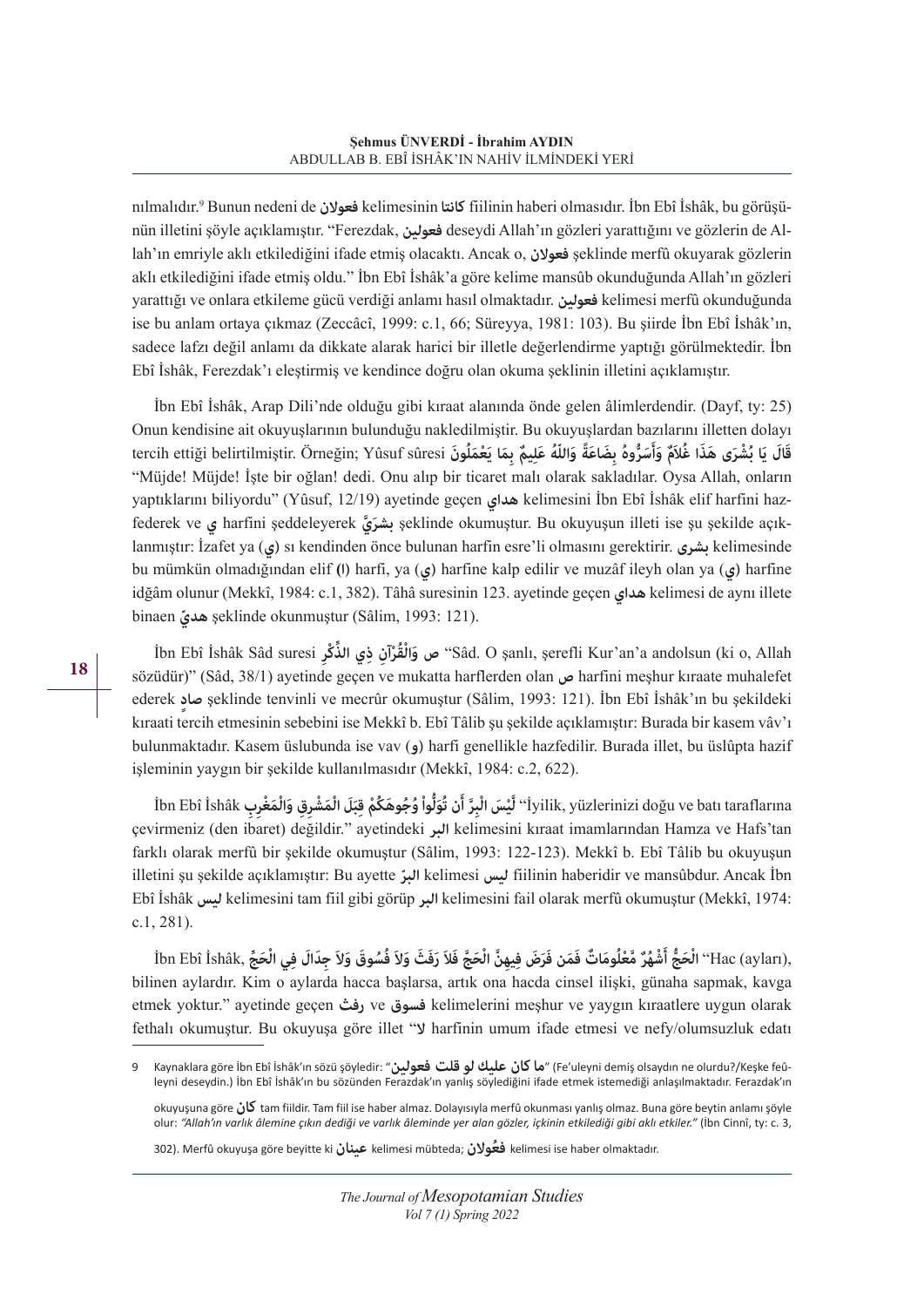olarak kullanılması" şeklide açıklanmıştır. Bu kelimeler merfû okunduklarındaysa **ال** harfi **ليس** fiili manasında olacağından umum ifade etmez (Mekkî, 1974: c.1, 286).

Yukarıda verilen örnekler göz önüne alındığında Arap dili ve kıraat alanlarında İbn Ebî İshâk'ın, tercihlerinde illeti de kullandığı dikkati çekmektedir.

#### **3. İbn Ebî İshâk'tan Nakledilen Nahvî Görüşler:**

İbn Ebî İshâk, nahiv usulünde olduğu gibi nahiv konularında da öncü isimlerdendir. Onun döneminde nahiv konuları için terimler kullanılmasa da İbn Ebî İshâk'ın nahiv alanında kurallar kullandığı ve bu kurallara göre doğru olmayan kullanımları düzelttiği görülmektedir.

Kaynaklar nahiv konularında görüşü nakledilen ilk kişinin İbn Ebî İshak olduğunu aktarmaktadır (Sâlim, 1993: 118). Onun görüşlerine farklı nahiv eserlerinde yer verilmiştir. Bununla birlikte, zamanımıza kadar ulaşan ilk nahiv kitabı olmasından dolayı, Sîbeveyh'in *el-Kitab*'ında bulunan İbn Ebî İshâk'ın görüşleri, ele alındıkları başlıklar kullanılarak işlenecektir.

**َّا .a إي Kelimesiyle Yapılan Tahzîr:** Lügatte sakındırmak anlamında kullanılan tahzîr, terim olarak "muhatabın sakınması için, kötü bir duruma karşı uyarılmasıdır" (İbn Hişâm ty: c. 4, 75; Sâmerrâ'î, 2000: c. 2 102). Tahzîr konusunda mef'ûl bihin fiili çoğunlukla hazfedilmektedir.<sup>10</sup> Tahzîr konusuyla ilgili İbn Ebî İshâk'a ait aşağıdaki görüş nakledilmiştir:

## إِيَّاكَ إِيَّاكَ الْمِرَاءَ فَإِنَّهُ إِلَى الشَّرِّ دَعَّاءٌ وَلِلشَّرِّ جَالِبُ

*(Nefsin arzularından kendini koru, çünkü nefsin arzuları kötülüğe götürür ve kötülüğü çeker.)<sup>11</sup>*

İbn Ebî İshâk beyitteki **المراء** kelimesini mansûb okumuştur. Sîbeveyh, İbn Ebî İshâk'ın bu okuyuşunu ikinci إياك kelimesinden sonra bir fiil takdir ederek إياك şeklinde açıklamıştır (Sîbeveyh, 1998: c.1, 279). Sîbeveyh'in ise **َ المراء** kelimesiyle **إياك** kelimesini (arada atıf harfi bulunmadığı için) aynı mahzûf fiilin nasbetmesini caiz görmediği belirtilmiştir (Bağdâdî, 1997: c. 3, 64).

b. Haberin Hazfi: Sîbeveyh, İbn Ebî İshâk'ın مَرَرْتُ بِهِ الْمِسْكِينُ ifadesinde المسكين kelimesini<br>merfû okuduğunu nakletmiştir. Bunun nedenini Halil b. Ahmed şöyle açıklamıştır: "Şefkat/merhamet ifade ettiğinde12 **المسكين** ya da **البائس** kelimeleri mübteda olarak merfû olurlar. Bu mübtedanın haberi ise mahzuf olarak takdir edilir" (Sîbeveyh, 1998: c.2, 76-77).

**c. Muzâri Fiilin Vâv-ı Maiyyeden Sonra Nasbedilmesi:** İbn Ebî İshâk **ِالنار ى َّ َ ِ ْذ ُوِقُف َ واْ علَ ْو َتَرَى إ** وَلَوْ تَرَىَ إِذْ وُقِفُواْ عَلَى النَّارِ C. Muzâri Fiilin Vâv-ı Maiyyeden Sonra Nasbedilmesi: İbn Ebî İshâk<br>"Ateşin karşısında durdurulup da, 'Ah, keşke dün-'' فَقَالُواْ يَا لَيْتَنَا نُرَدُّ وَلاَ نُكَذِّبَ بِآيَاتِ yaya geri döndürülsek de Rabbimizin âyetlerini yalanlamasak ve mü'minlerden olsak!' dedikleri vakit (hâllerini) bir görsen!" (En'am, 6/27) ayetinde geçen **نكذب وال** fiilini mansûb okumuştur (Sîbeveyh,

<sup>10</sup> Tahzîr konusu ile ilgili geniş bilgi için bkz. (Abbâs Hasan, ty: c. 4, 126-139; Çörtü, 2012: 275-276)

<sup>11</sup> Sîbeveyh'in şairini belirtmeden naklettiği bu şiiri (Sîbeveyh, 1998: c.1, 279). Zübeydi, Fadl b. Abdirrahmân el-Kureşî'den rivayet etmiştir. (Zübeydî, ty: 53)

<sup>12</sup> Sîbeveyh bu kullanımın**البائس** ve **المسكين** kelimeleri ile Arapların bu üslupta kullandığı kelimeler ile olacağını ifade etmiştir.

Bu durumda kelime bedel olarak mübdel minhin irabını alabileceği gibi, şefkat anlamı verilmek istendiğinde merfu olarak da okunabilir. (Sîbeveyh, 1998: c. 1, 279.)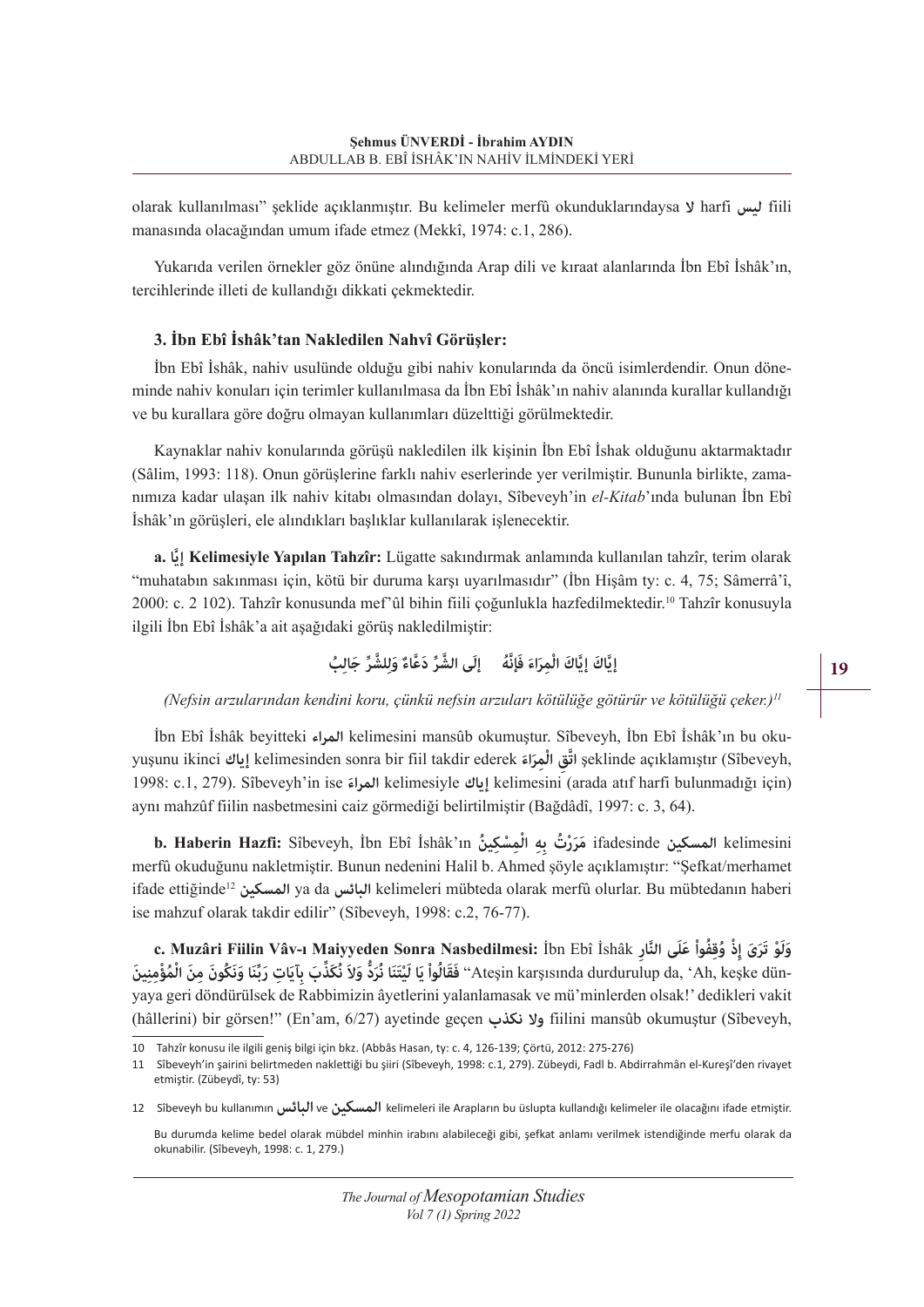1998: c.3, 44). Bunun gerekçesi ise vâv **(و (**harfinin maiyyet ifade etmesidir. Maiyyet vâvından sonraki muzari fiil ise mukadder **أن** ile mansûb olur (Dervîş, 1992: c.3, 90).

**d. Müzekker Özel İsmin, Müennes İçin Kullanıldığında Gayr-ı Munsarıf Olması:** İbn Ebî İshâk, munsarıf müzekker olan özel ismi, müennes için kullanıldığında gayrı munsarıf olarak değerlendirmiştir. Örnek olarak **عمرو** ve **زيد** müzekkerler için kullanılan özel isimlerdir. Bu kelimeler müennesler için isim olarak kullanıldıklarında gayr-ı munsarıf olurlar. Bunun illeti ise müzekker olup müennes için kullanılan isimlerin, müennes özel isimlerin yapısına göre değerlendirilmesidir (Sîbeveyh, 1998: c.3, 342; İlyâs, 1985: 19).

**e. Bir Yerde İki İstisna Edatının Kullanılması:** Sîbeveyh bu konuyla ilgili aşağıdaki şiiri aktarmıştır:

مَا بِالْمَدِينَةِ دَارٌ غَيْرُ وَاحِدَةٍ دَارُ الْخَلِيفَةِ إلّا دَارُ مَرْوَانِ

*(Medine'de halife Mervan'ın evinin dışında başka bir ev yoktur.)<sup>13</sup>*

Yukarıdaki beyitte **رُْ غيَ** ve **إال** istisna edatları beraber kullanılmıştır. **رُْ غيَ** edatı sıfat olarak değerlendirildiğinde merfû olur. İbn Ebî İshâk'a göre, bu kelime istisna edatı olarak düşünüldüğünde **رُْ غيَ** ya da **إال** edatından sonra gelen kelimelerden biri mansûb yapılmalıdır (Sîbeveyh, 1998: c.2, 340-341). Dolayısıyla **رُْ غيَ** kelimesi merfû okunduğunda **إال** edatından sonra gelen **دار** kelimesi mansûb; **غير** kelimesi mansûb okunursa **إال** edatından sonraki **دار** kelimesi merfû okunur.

## **Sonuç**

İbn Ebî İshâk, nahiv usulü alanında çalışmalar yapılmasına önderlik etmiş ve sonra yapılacak çalışmalara da zemin hazırlamıştır. Onun öncülük ettiği alanların başında nahiv gelmektedir. O, nahiv kurallarının belirlenmesi yönündeki çalışmaları sistemli bir hale getirmiş, bu kurallara uymayan kişileri uyarmış ve eleştirmiştir. Onun bu hareket tarzı, nahvin kurallı bir şekle gelmesindeki kararlılığını göstermektedir. Böylece o, nahiv kurallarının ortaya konmasındaki yolu ilk defa ortaya koymuş ve bunların uygulanması noktasında da öncülük etmiştir.

İbn Ebî İshâk, kıyasa önem veren bir nahiv âlimidir. O, Arap dilindeki kullanımlarla ilgili karışıklığı ortadan kaldırmak için, tümevarım yoluyla elde edilen kuralların uygulanmasını yaygın hale getirmiştir. Kıyası ilk olarak kullandığı ifade edilen İbn Ebî İshâk, bu hususta kendisinden sonra gelen nahiv alimlerini de etkilemiştir. Onun öğrencileri ya da öğrencileri vasıtasıyla başka âlimler kıyası kullanmış ve kıyasın kullanım alanını genişletmişlerdir.

İbn Ebî İshâk, nahiv ilminde ve kıyas yönteminde olduğu gibi nahvî illet hususunda da öncülük etmiştir. Kaynaklara göre İbn Ebî İshak nahvi illetlendiren ilk kişidir. O, kendi döneminde ıstılah olarak kullanılmasa da, nahiv kurallarının temel nedeni/gerekçesi diyebileceğimiz illetin ilk açıklayıcısıdır.

<sup>13</sup> Sîbeveyh'in Ferezdak'tan naklettiği bu şiir (Sîbeveyh, 1998: c.2, 340) Ferezdak'ın divanında bulunmamaktadır.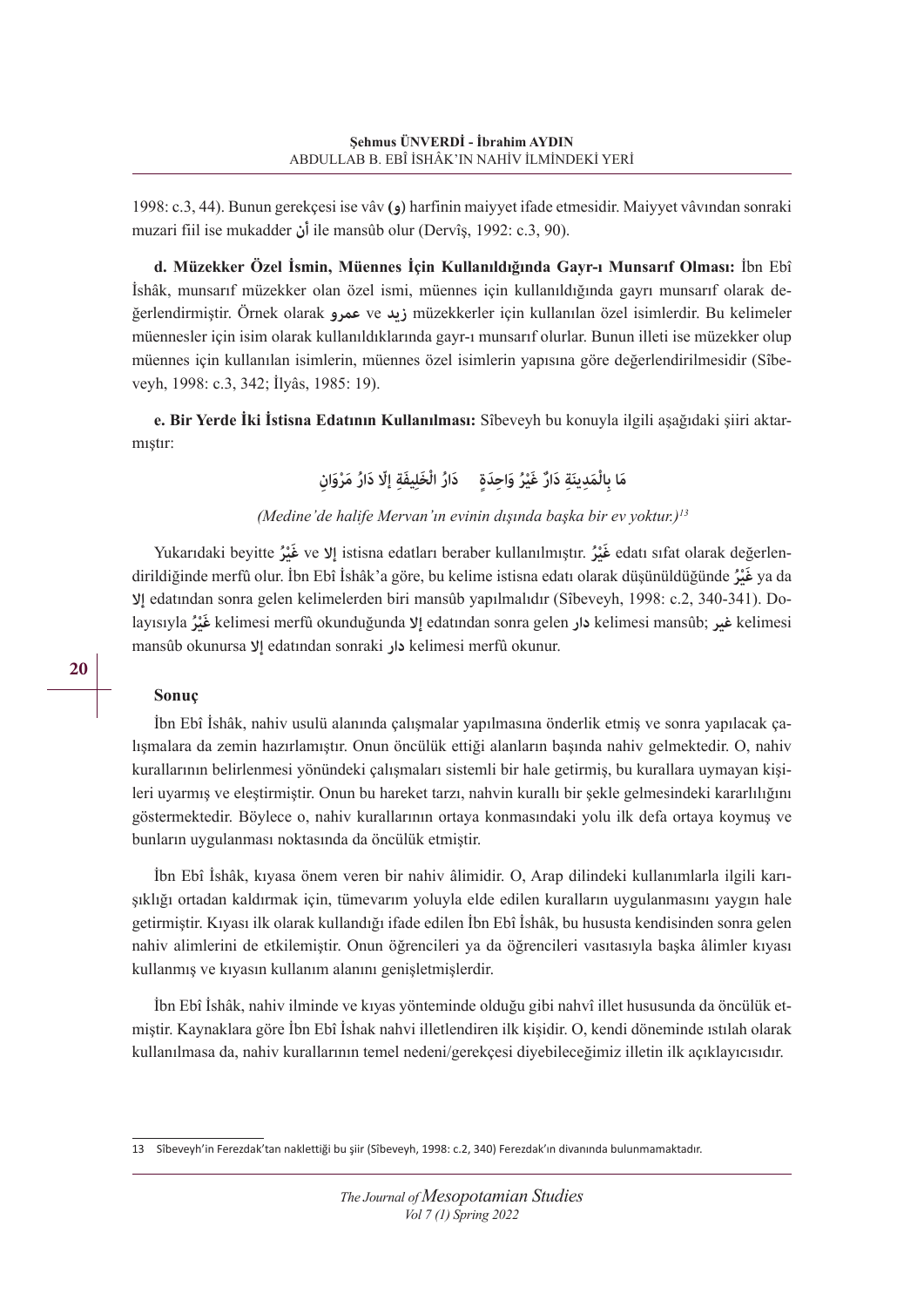Eldeki kaynaklara göre, sayısı az olmakla birlikte, nahiv konularında kendisinden görüş nakledilen ilk âlim İbn Ebî İshak'tır. Ancak o, bu konular için terim kullanmamıştır. Bunun sebebi ise o dönemde nahiv kurallarının pratikte uygulanması ancak, bu kurallar için terim kullanılmamasıdır. Sîbeveyh'in farklı başlıklar altında naklettiği bu konular için İbn Ebî İshâk'tan sonra terimler kullanılmıştır. Bu konular ise tahzîr, haberin hazfi, muzârî fiilin nasbedilmesi, gayrı munsarıf ve istisna konularıdır.

Nahiv alanında önemli çalışmalar yapmış olmasına rağmen İbn Ebî İshak'ın günümüze ulaşan bir kitabı bulunmamaktadır. Bununla birlikte, sonraki dönemlerde telif edilen nahiv kitaplarında kendisine nispet edilen bilgilerden nahiv kaidelerini ortaya koyma ve uygulama konusunda verdiği mücadeleler anlaşılmaktadır.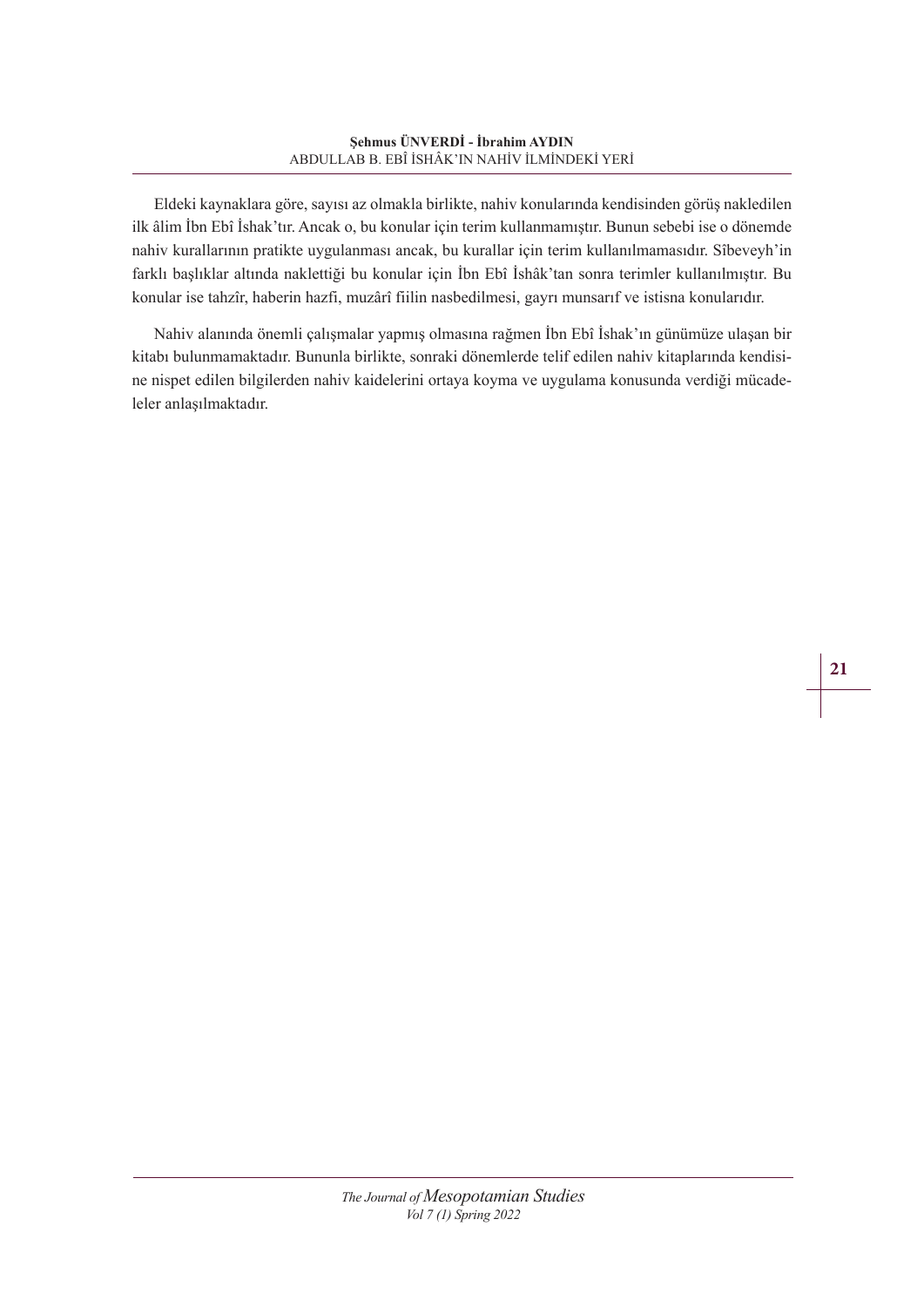#### **Kaynakça**

Afgânî, Sa'îd. *Min Târihi'n-Nahv*. (ty). Beyrut: Dâru'l-fikr.

- Askalânî, Ahmed b. Ali b. Hacer Şihâbuddin. (ty) *Tehzîbü't-Tehzîb*. Tahk: İbrahim ez-Zeybek-Âdil Mürşid. Beyrut: Müessesetü'r-Risâle.
- Bağdâdî, Abdulkâdir b. Ömer. (1997). *Hizânetu'l-Edeb Lübbü Lübâbi Lisâni'l-Arab*. (4. Baskı). Tahk. Abdusselâm Muhammed Hârûn. Kahire: Mektebetu'l-Ḫâncî.

Civelek, Y. (2003). *Arap Dilinde İ'râb Olgusu*. İstanbul: Araştırma Yayınları.

- Cümahî, Muhammed b. Sellâm. (ty). *Tabakât-u Fuhûli'ş-Şu'arâ*. Tahk: Mahmûd Muhammed Şâkir. Dâru'l-Medenî.
- Cürcânî, Muhammed Seyyid Şerîf. (ty). *Mu'cemü't-Ta'rîfât*. Tahk: Muhammed Sıddık el-Minşevî. Kahire: Dâru'l-Fadîle.

Çıkar, M.Ş. (2007). *Kıyas-Bir Nahiv Usul İlmi Kaynağı*. Van: Ahenk Yayınları.

- Çögenli, M. S. ve Demirayak, K. (1995). *Arap Edebiyatında Kaynaklar*. Erzurum: Atatürk Üniversitesi Fen Edebîyat Fakültesi Yayınları.
- Çörtü, M.M. (2012). *Arapça Dilbilgisi*. (12. Baskı) Nahiv. İstanbul: Marmara Üniversitesi İlahiyat Falültesi Vakfı Yayınları.

Dayf, Şevkî. (ty). el-*Medârisü'n-Nahviyye*. Kahire: Dâru'l-Me'ârif.

Demirayak, K. (1998). *Abbasi Edebiyatı Tarihi*. Erzurum: Şafak Yayınları.

- Demirayak, K. ve Bakırcı, S. (2001). *Arap Dili Grameri Tarihi*. Erzurum: Atatürk Üniversitesi Fen Edebiyat Fakültesi Yayınları.
- Dervîş, Muhyiddîn. (1992). İ'*râbü'l-Kur'âni'l-Kerîm ve Beyânühü*. (3. Baskı). Dimeşk: el-Yemâme Beyrut: Dâru İbn Kesîr.
- Ebû Tâhir, Abdulvâhid b. Ömer b. Ebî Hâşim. (1993). *Ahbârun fi'n-Nahv*. Tahk. Muhammed Ahmed ed-Dâlî. Kıbrıs: el-Ceffânu'l-Câbî.
- Ebu'l-Mekârim, Ali. (2008). *Medhal ilâ Tarîhu'n-Nahvi'l-Arabî ve Kadâyâ ve Nüsûs Nahviyye*. Kahire: Dâru Ğarîb.
- Ebu't-Tayyib el-Luğavî, Abdulvahid b. Ali. (2009). *Merâtibu'n-Nahviyyîn*. Tahk: Muhammed Ebu'l-Fadl İbrahim. Beyrut: el-Mektebetü'l-Asriyye.

Ferâhidî, Halil b. Ahmed. (2003). *Kitâbu'l-Ayn*. Tahk: Abdulhamid Hendâvî. Beyrut: Dâru'l-Kütübi'l-İlmiyye.

Ferezdak, Ebû Firâs Hemmâm b. Gâlib b. Sa'sa'a et-Temîmî. (1987). *Dîvânu'l-Ferezdak*. Tahk. Ali Fâvûr. Beyrut: Dâru'l-Kütübi'l-İlmiyye.

Gâmidî, Muhammed Sa'îd Sâlih Rabî. (2006) "Hikâyâtu Neş'eti'n-Nahv". *Ulûmu'l-luġa*. 9 (2), Mısır, 109-133.

- Hamâdî, Semîra. (2011). *el-İlelu'n-Nahviyye fî Kütübi't-Türâsi'l-Arabiyyi*. Yayınlanmamış Yüksek Lisans Tezi. Cezayir: Batna Üniversitesi.
- Hamevî, Yâḳut. (1993). *Mu'cemu'l-Udebâ İrşâdu'l-Erîb ilâ Ma'rifeti'l-Edîb*. Tahk. İhsân Abbâs. Beyrut: Dâru'l-Garbi'l-İslâmî.

Hasan, Abbâs. (ty). *en-Nahvu'l-Vâfî*. Mısır: Kahire: Dâru'l-Me'ârif.

Hasan, Abbâs. (1966). *el-Lugatu ve'n-Nahv Beyne'l-Kadîmi ve'l-Hadîs*. Kahire: Dâru'l-Me'ârif.

Hasrân, Abdullah b. Hamed. (1993). *Merâhilu Tetavvuri'd-Dersi'n-Nahvî*. İskenderiye: Dâru'l-Me'rifeti'l-Câmi'iyye.

Hassân, Temmâm. (2000). *el-Usûl - Dirâse ibistîmûlûciyye li'l-fikri'l-luġavî ʿinde'l-ʿArab "en-naḥv-fikhi'l-luġa-el-*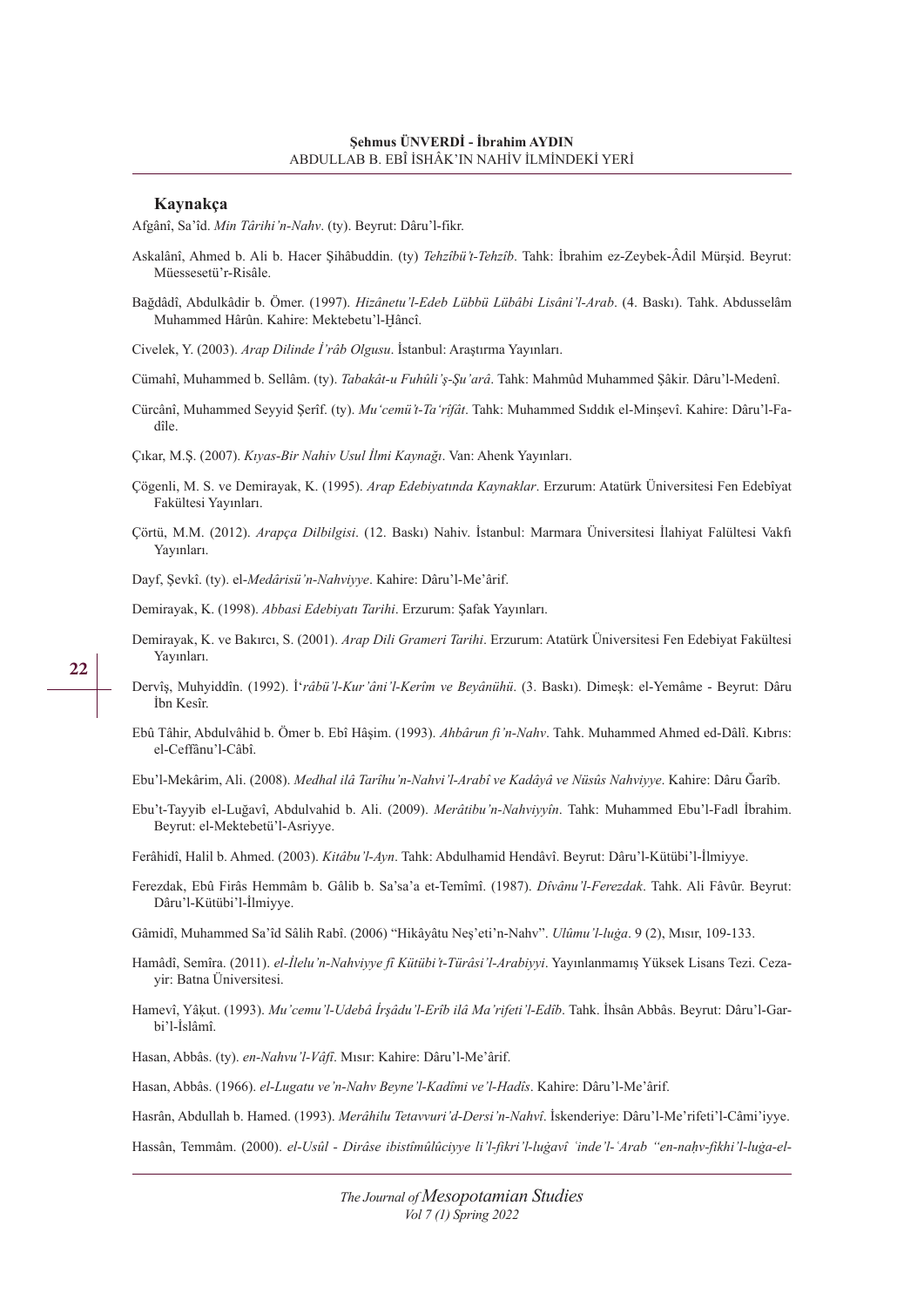*belâġa"*. Kahire: Âlemü'l-kütüb.

Hassân, Temmâm. (2006). *Makâlât fi'l-Luğati ve'l-Edeb*. Kahire: Âlemü'l-Kütüb.

Hulvânî, Muhammed Hayr. (1979). *el-Mufassal fî Târihi'n-Nahvi'l-Arabî*. Beyrut: Müessesetü'r-Risâle.

İbn Cinnî, Ebu'l-Feth Osman. (ty). *el-Hasâis*. Tahk: Muhammed Ali en-Neccâr. Beyrut: el-Mektebetü'l-İlmiyye.

- İbn Hişâm el-Enṣârî. (ty). *Evdaḥu'l-mesâlik ilâ Elfiyyeti İbn Mâlik*. Tahk. Muhammed Muhyiddin ʿAbdulhamîd. Beyrut: el-Mektebetu'l-Asriyye.
- İbn Kuteybe, Abdullah b. Müslim b. Kuteybe ed-Dîneverî. (ty). *eş-Şi'r ve eş-şu'arâ*. Tahk. Ahmed Muhammed Şâkir. Kahire: Dâru'l-Me'ârif.
- İbn Kuteybe, Abdullah b. Müslim b. Kuteybe ed-Dîneverî. (1986). *Uyûnu'l-ahbâr*. Tahk. Yûsuf Alî Tavîl. Beyrut: Dâru'l-Kütübi'l-İlmiyye.

İbn Manzûr, Ebu'l-Fadl Cemâleddîn Muhammed b. Mükerrem. (ty). *Lisânü'l-'Arab*. Beyrut: Dâru Sâdır.

- İbnü'l-Cezerî, Şemseddin Muhammed b. Ali. (1971). *Gâyetü'n-Nihâye fî Tabakâti'l-Kurrâ*. Tahk. Gotthelf Bergsträsser. Beyrut: Dâru'l-Kütübi'l-İlmiyye.
- İbnü'l-Enbârî, Ebu'l-Berekât Abdurrahman b. Muhammed. (1971). *el-İğrâb fî Cedeli'l-İ'râb ve Luma'u'l-Edille fî Usûli'n-Nahv*. (2. Basım). Tahk. Sa'îd el-Afgânî. Beyrut: Dâru'l-fikr.
- İbnü'l-Enbârî, Ebu'l-Berekât Abdurrahman b. Muhammed. (1985). *Nüzhetü'l-Elibbâ fî Tabakâti'l-Üdebâ*. (3. Baskı) Tahk: İbrahim es-Sâmerrâ'î. ez-Zerkâ: Mektebetü'l-Menâr.
- İbnü'l-Hâcib, Cemâlüddin Osman b. Ömer. (2011). *el-Kâfiye fî İlmi'n-Nahv*. Karaçi: Mektebetü'l-Büşra.
- İlyâs, Munâ. (1985). *el-Kıyas fi'n-Nahv*. Beyrut: Dâru'l-Fikr.
- İnanç, Y. (2016). *Teşekkül Sürecinde Nahiv-Kıraat İlişkisi*. İstanbul: Marmara Üniversitesi İlahiyat Fakültesi Vakfı Yayınları.
- Kıftî, Cemalüddîn Ebu'l-Hasan Ali b. Yusuf. (1986). *İnbâhu'r-Ruvât ala Enbâhi'n-Nuhât*. Tahk: Muhammed Ebu'l-Fadl İbrahim. Kahire: Dâru'l-Fikri'l-Arabî - Beyrut: Müessestü'l-Kütübi's-Sekâfiyye.
- Kılıç, H. (1999). "İbn Ebî İshâk". *Türkiye Diyanet Vakfı İslam Ansiklopedisi*. c. 19, (435). İstanbul: Türkiye Diyanet Vakfı Yayınları.
- Mekkî, Ebû Muhammed. (1974). *el-Keşf 'an Vücûhi'l-Kirââti's-Seb'i ve İlelihâ veHicecihâ*. Tahk: Muhyiddîn Ramazan. Dimeşk: Matb'ûat Mecmea'i'l-Luğati'l-Arabiyye.
- Mekkî, Ebû Muhammed. (1984). *Müşkilü İ'râbi'l-Ku'rân*. (2. Baskı) Tahk: Hâtem Sâlih ed-Dâmin. Beyrut: Müessesetü'r-Risâle.
- Muhtâr Ahmed Deyra. (1991). *Dirâse fî'n-Nahvi'l-Kûfî min Hilâl Meʿâni'l-Kurʾân li'l-Ferrâ*. Beyrut-Dimeşk: Dâru Kuteybe.

Sâlim, Abdulâli el-Mükerrem. (1993). *el-Halkatü'l-Mefkûde fî Târihi'n-Nahvi'l-Arabî*. Beyrut: Müessesetü'r-Risâle.

Sâmerrâî, Fâdıl Sâliḥ. (2000). *Me'âni'n-nahv*. Amman: Dâru'l-fikr.

- Sîbeveyh, Ebu Bişr Osman b. Kamber. (1998). *el-Kitâb*. (3. Baskı) Tahk. Abdusselâm Muhammed Hârûn. Kahire: Mektebetü'l-Hâncî.
- Sîrâfî, Ebu Said el-Hasan. (1955). *Ahbâru'n-Nahviyyîn*. Tahk: Taha Muhammed Zeynî-Muhammed Abdulmun'im Hafâcî. Mısır: Matba'atu Mustafa el-Bâbi'l-Halebî ve Evlâduhu.
- Sübkî, Tâcuddîn. (ty). *Tabaḳâtü'ş-Şâfi'iyyeti'l-kübrâ*. Tahk. Mahmûd Muhammed et-Tanâhî Abdulfettâh Muhammed el-Hulv. Kahire: Dâru İhyâʾi'l-Kütübi'l-Arabiyye.